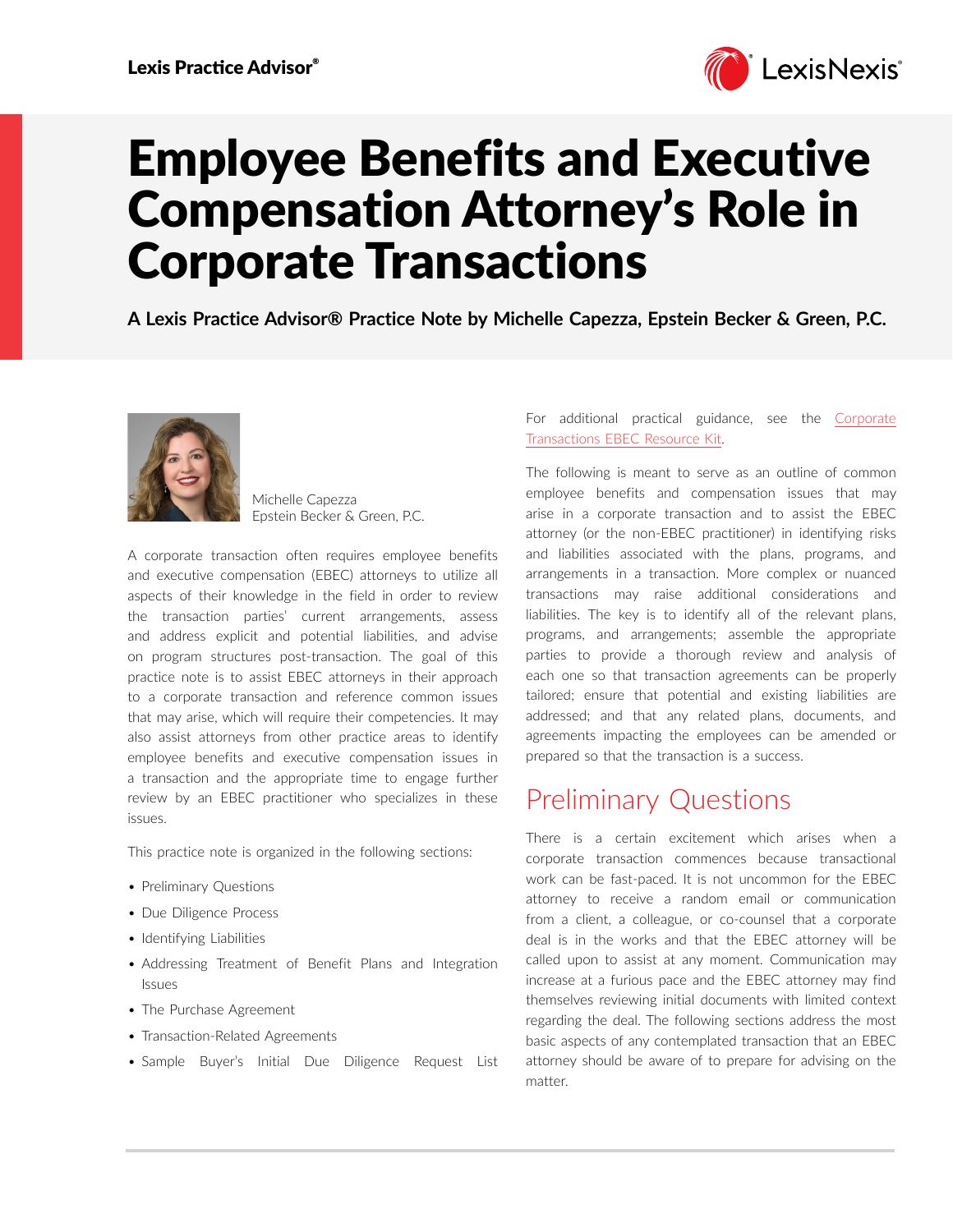### **Who Do You Represent?**

One of the first questions the EBEC attorney should ask is *"Who do we represent?"* It is important for the EBEC attorney to know if he or she will review the transaction from the point of view of the buyer, the seller, or another party in a transaction that may have nuanced issues such as in a joint venture, a private equity deal, or an outsourcing arrangement. It is also important to know the status of each of the parties to the transaction as a public corporation or a private company in order to identify any additional issues that may be relevant to review, such as securities filings or other legal considerations which may apply to a public company versus a private company under applicable law.

If the EBEC attorney will represent an ongoing client in a transaction, the attorney may already have a more fulsome idea of the benefits and compensation programs that they sponsor or the executives who may have special compensation arrangements. In such a case, it would be advisable to prepare a preliminary list of known programs and arrangements as well as any known compliance issues. If advising the client for the first time in connection with the transaction, the EBEC attorney will rely more heavily on client representations as to the scope of their programs and their compliance status, and will need to pose more questions to understand the possible gamut of issues that will come into play.

### **What Kind of Transaction Is This?**

It is important for the EBEC attorney to know from the outset the type of transaction that the client is pursuing. In an asset deal, the buyer seeks to purchase certain assets and liabilities of the seller. With certain exceptions, it is possible to not acquire all employee benefit plan liabilities in an asset deal. That being said, successor employer rules and successor liabilities under applicable law can impose liability on a buyer despite the structure of the transaction. In a stock deal or merger of a target entity (whether it is the entire entity or a subsidiary of a larger ongoing entity) into the buyer, the buyer obtains a majority equity interest in such entity. The buyer steps into the shoes of the seller/ target and assumes the seller/target's employee benefit plan liabilities as a matter of law. Therefore, consideration of the type of transaction will shape how to address adequate protections in the transaction agreement (e.g., liability allocation, indemnification, adjustments to purchase price, and escrow arrangements).

Other types of transactions may raise special issues not addressed in this article. For example, in a joint venture,

parties may come together to form an organization, cosponsor benefits programs, and co-employ individuals, which will require consideration of co-liabilities. In a private equity transaction, an organization may seek to invest in an entity that could cause it to become part of certain controlled group analyses (e.g., multiemployer pension plan withdrawal liability). An outsourcing transaction might implicate international benefits laws or necessitate a need for special incentive programs to retain employees.

The important takeaway is that the EBEC attorney should review the employee benefit plan and compensation issues in the context of the transaction at hand so that liabilities can be assessed accordingly.

### **Who Is on the Transaction Team?**

The EBEC attorney should be aware of the other attorneys, in-house client personnel, and advisors who are on the transaction team, as well as who to contact with information gleaned from review of the employee benefits and compensation programs produced during the due diligence phase and as the transaction progresses. A list may be circulated with deal team names and contact information. The EBEC attorney should confirm any additional parties that may need to be consulted to resolve open issues related to benefits and compensation issues and to obtain agreement to contact such parties (e.g., benefit plan service providers, advisors, insurers, and members of the buyer's and the target's legal and/or human resources departments). It also may become necessary to coordinate document requests, responses, and provisions for the transactional agreements with the corporate, securities, labor and employment, tax, and data privacy and security attorneys on the deal.

### Due Diligence Process

### **Requesting and Producing Documentation and Information**

With the context of the transaction confirmed and the deal team organized, the EBEC attorney will be prepared to tackle the due diligence phase. Before commencing a substantive analysis, it may be necessary to undergo training in order to utilize new tools being engaged for the diligence review, such as with regard to virtual data rooms or artificial intelligence tools. Often, the requested documents are provided through a data room and it will be the responsibility of the parties to regularly log into the data room to assess which documents have been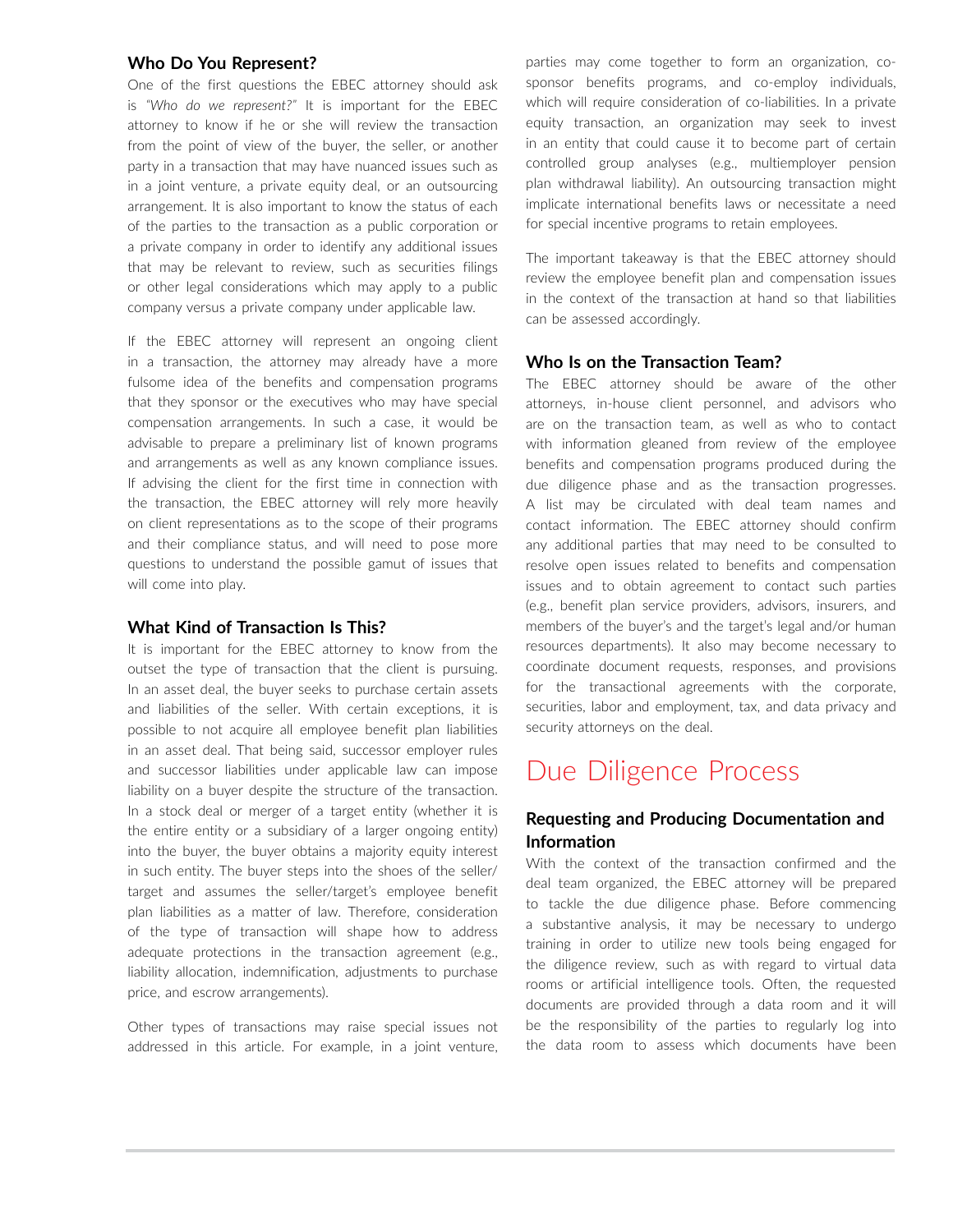provided, which documents must still be provided and to continuously update the diligence request, as needed. In other cases, an artificial intelligence tool may be utilized to review, collate, and summarize the information as it is updated. It will be important to become comfortable and familiar with any tools being used in the transaction to ensure that all of the information required to be analyzed is properly discovered and addressed.

When representing a seller in a transaction, among the first substantive tasks may be to review a diligence request from the buyer and assist the seller in identifying the appropriate documents to provide in response to the request. In the early stages of review, the EBEC attorney will also likely summarize the key provisions in all of the benefit plans. Among other things, this will typically include identifying triggers for accelerated vesting and compensation payouts upon a change in control and, in both cases, whether the contemplated transaction will trigger such benefits and payments.

When representing a buyer in a transaction, the EBEC attorney will likely prepare a due diligence request of the seller's plans, programs, and arrangements. Typically, a buyer in a transaction will lead with the due diligence request regarding a seller's employee benefits programs and executive compensation arrangements. It will be necessary to review the documents in the data room and seller's summaries of the programs. The EBEC attorney should also consider whether any locations outside of the area designated for the benefits files may contain relevant information (e.g., areas designated for corporate, tax, or labor and employment files).

The EBEC attorney will need to identify potential compliance issues and liabilities and the triggers for payouts under existing arrangements. The buyer will seek to identify potential issues that could become their responsibility, such as pension plan funding to pay accrued benefits; pending or potential liabilities for benefit plan noncompliance under the Internal Revenue Code of 1986, as amended (the Code) and the Employee Retirement Income Security Act of 1974, as amended (ERISA); multiemployer pension plan withdrawal liability; benefit claims and appeals; employee benefits-related investigations, audits, litigations, and outstanding compliance issues under applicable laws; and benefit funding or vesting/payout triggers as a result of the transaction.

A buyer's due diligence inquiry typically includes a request for copies of all written benefit plans and agreements (as well as descriptions of informal plans, programs, practices, and arrangements), and any material related documentation for each (e.g., as applicable, plan documents, plan amendments, trust documents, qualified plan IRS determination letters, summary plan descriptions, qualified plan compliance statements or closing agreements, financial statements, actuarial valuations, recent annual Form 5500 filings, service agreements, nondiscrimination tests for tax-qualified plans, government filings, and reporting and disclosure documents). The due diligence request may be organized by category such as tax-qualified plans, multiemployer plans, nonqualified plans, health and welfare plans (including retiree arrangements), equity awards, bonus arrangements, and executive agreements (such as employment agreements, change-in-control agreements, retention agreements, severance agreements, equity award agreements, and incentive compensation arrangements).

It is common for the diligence request to be limited to a request for all applicable documents within the last three to six years, as correlates to the most common statute of limitations under the Code and ERISA, or to add an additional year to the typical scope of the records request as a buffer. There may be reasons to request documents beyond such time periods. For example, the limitations period for claims for benefits may be based on a longer applicable state law statute of limitations for contract claims unless the benefit plan includes a contractual limitations period. Therefore, as documents are received and reviewed, supplementary due diligence requests may arise to delve deeper into review on certain issues.

A sample buyer's initial due diligence request list appears at the end of this practice note in [Sample Buyer's Initial](https://advance.lexis.com/open/document/lpadocument/?pdmfid=1000522&pddocfullpath=%2Fshared%2Fdocument%2Fanalytical-materials%2Furn%3AcontentItem%3A60MC-NN51-FD4T-B2KP-00000-00&pdcontentcomponentid=231516&pdteaserkey=sr0&pditab=allpods&ecomp=ytrg&earg=sr0)  [Due Diligence Request List.](https://advance.lexis.com/open/document/lpadocument/?pdmfid=1000522&pddocfullpath=%2Fshared%2Fdocument%2Fanalytical-materials%2Furn%3AcontentItem%3A60MC-NN51-FD4T-B2KP-00000-00&pdcontentcomponentid=231516&pdteaserkey=sr0&pditab=allpods&ecomp=ytrg&earg=sr0) For another example, see [Due Diligence Request List \(Executive Compensation and](https://advance.lexis.com/open/document/lpadocument/?pdmfid=1000522&pddocfullpath=%2Fshared%2Fdocument%2Fforms%2Furn%3AcontentItem%3A5PG0-52P1-F7G6-60S6-00000-00&pdcontentcomponentid=231526&pdteaserkey=sr0&pditab=allpods&ecomp=ytrg&earg=sr0)  [Employee Benefits\).](https://advance.lexis.com/open/document/lpadocument/?pdmfid=1000522&pddocfullpath=%2Fshared%2Fdocument%2Fforms%2Furn%3AcontentItem%3A5PG0-52P1-F7G6-60S6-00000-00&pdcontentcomponentid=231526&pdteaserkey=sr0&pditab=allpods&ecomp=ytrg&earg=sr0) See also [Due Diligence Checklist](https://advance.lexis.com/open/document/lpadocument/?pdmfid=1000522&pddocfullpath=%2Fshared%2Fdocument%2Fforms%2Furn%3AcontentItem%3A5PG0-3421-JNCK-22W3-00000-00&pdcontentcomponentid=231525&pdteaserkey=sr0&pditab=allpods&ecomp=ytrg&earg=sr0)  [\(Retirement and Retiree Benefit Plans\)](https://advance.lexis.com/open/document/lpadocument/?pdmfid=1000522&pddocfullpath=%2Fshared%2Fdocument%2Fforms%2Furn%3AcontentItem%3A5PG0-3421-JNCK-22W3-00000-00&pdcontentcomponentid=231525&pdteaserkey=sr0&pditab=allpods&ecomp=ytrg&earg=sr0), [Due Diligence](https://advance.lexis.com/open/document/lpadocument/?pdmfid=1000522&pddocfullpath=%2Fshared%2Fdocument%2Fforms%2Furn%3AcontentItem%3A5PG0-3421-JNCK-22W5-00000-00&pdcontentcomponentid=231525&pdteaserkey=sr0&pditab=allpods&ecomp=ytrg&earg=sr0)  [Checklist \(Employment Agreements\)](https://advance.lexis.com/open/document/lpadocument/?pdmfid=1000522&pddocfullpath=%2Fshared%2Fdocument%2Fforms%2Furn%3AcontentItem%3A5PG0-3421-JNCK-22W5-00000-00&pdcontentcomponentid=231525&pdteaserkey=sr0&pditab=allpods&ecomp=ytrg&earg=sr0), [Due Diligence](https://advance.lexis.com/open/document/lpadocument/?pdmfid=1000522&pddocfullpath=%2Fshared%2Fdocument%2Fforms%2Furn%3AcontentItem%3A5PG0-3421-JNCK-22W6-00000-00&pdcontentcomponentid=231525&pdteaserkey=sr0&pditab=allpods&ecomp=ytrg&earg=sr0)  [Checklist \(Incentive Plans\)](https://advance.lexis.com/open/document/lpadocument/?pdmfid=1000522&pddocfullpath=%2Fshared%2Fdocument%2Fforms%2Furn%3AcontentItem%3A5PG0-3421-JNCK-22W6-00000-00&pdcontentcomponentid=231525&pdteaserkey=sr0&pditab=allpods&ecomp=ytrg&earg=sr0), and [Due Diligence Checklist](https://advance.lexis.com/open/document/lpadocument/?pdmfid=1000522&pddocfullpath=%2Fshared%2Fdocument%2Fforms%2Furn%3AcontentItem%3A5PG0-3421-JNCK-22W7-00000-00&pdcontentcomponentid=231525&pdteaserkey=sr0&pditab=allpods&ecomp=ytrg&earg=sr0)  [\(Award Agreements\).](https://advance.lexis.com/open/document/lpadocument/?pdmfid=1000522&pddocfullpath=%2Fshared%2Fdocument%2Fforms%2Furn%3AcontentItem%3A5PG0-3421-JNCK-22W7-00000-00&pdcontentcomponentid=231525&pdteaserkey=sr0&pditab=allpods&ecomp=ytrg&earg=sr0)

The EBEC attorney should also confirm the different types of worker relationships maintained by the target that may inform benefits and compensation issues. For example, the EBEC attorney should seek to confirm whether the organization has union-represented employees subject to a collective bargaining agreement. This may dictate which benefits or benefit plans must continue and whether benefit plans may be amended or terminated by the seller. If the organization is using a staffing agency or professional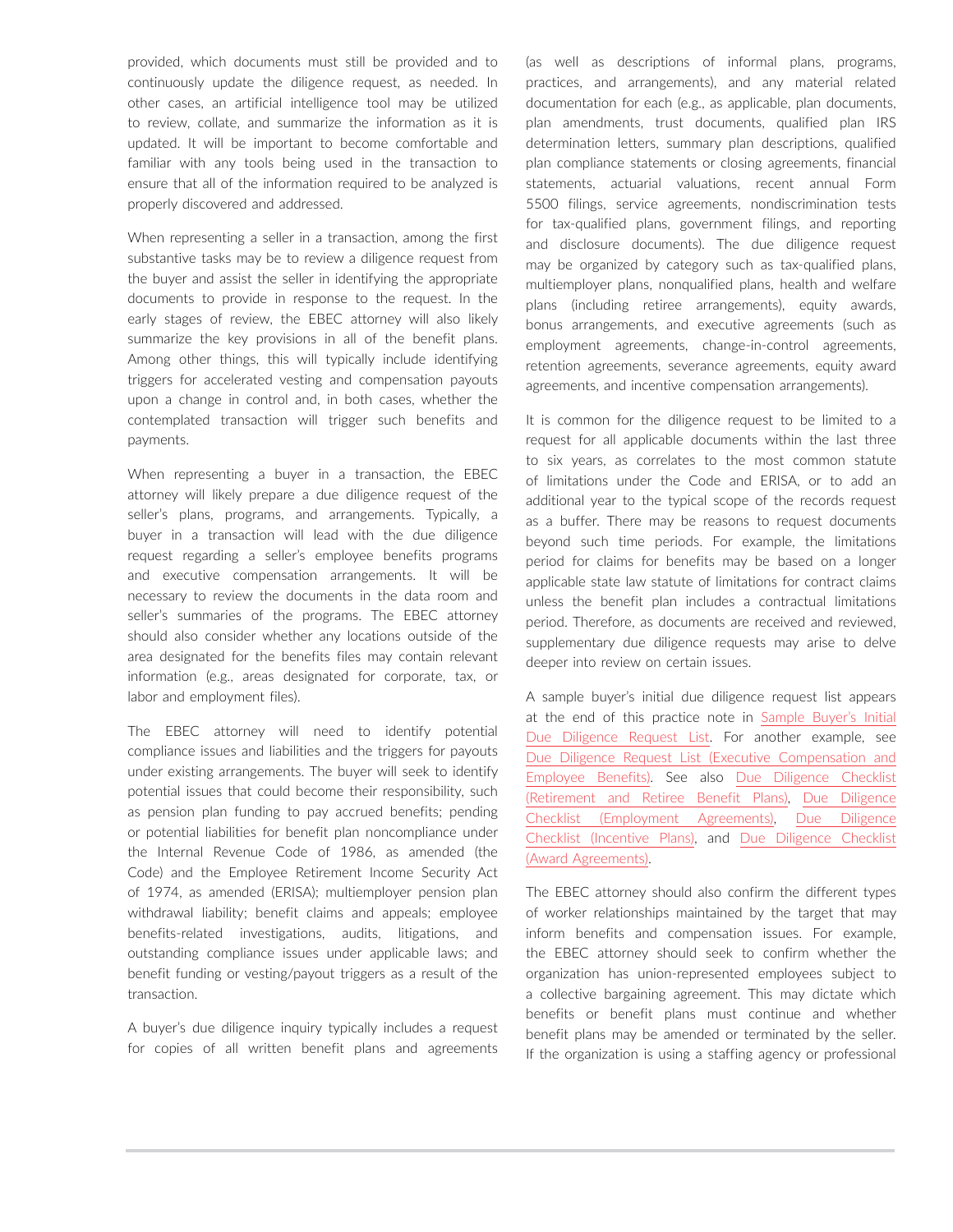employer organization (PEO) to provide workers and/or benefits, information regarding these arrangements will need to be reviewed. If the target utilizes independent contractors, there is also risk of worker misclassification, which can impact benefit plans if individuals were erroneously excluded from plan participation based on being misclassified as ineligible nonemployees. It will be important to work closely with labor and employment attorneys on the transaction team to drill into these and related issues.

The EBEC attorney should also be prepared to draft and review the disclosure schedules that will be part of the transaction agreement. These schedules should also be reviewed for completeness and accuracy based on what is discovered as the due diligence is updated. The EBEC attorney should continue to follow up with the transaction team to confirm that the items that are disclosed in the schedules are accurate, that any open issues have been addressed, and that the other provisions in the agreement coordinate to address agreed-upon terms and are crossreferenced properly.

### Identifying Liabilities

As the requested documents are reviewed by the EBEC attorney, it will be necessary to identify and flag the issues that raise explicit and potential liabilities and payment triggers. An ongoing summary should be compiled so that the issues can be seen at a glance and circulated to the larger deal team for purposes of discussion, negotiation, and drafting of the related transaction agreement provisions; such as those which address representations and warranties, covenants, conditions precedent, indemnification, any escrow arrangements, and purchase price adjustments.

When analyzing these issues to keep in mind the topics discussed in the following sections.

### **Controlled Group Liability**

Under ERISA and the Code, two or more related entities with common ownership as statutorily defined can be treated as a single employer, or as affiliates, and there are various kinds of liabilities associated with employee benefit plans and programs that are assessed on a controlled group basis that will need to be considered during the due diligence analysis. For example, joint and several controlled group liability can arise in connection with:

• Minimum funding obligations of defined benefit pension plans

- Excise taxes related to minimum funding failures
- Unfunded pension benefits upon plan terminations
- Pension plan termination proceedings initiated by the PBGC
- PBGC insurance premium requirements for defined benefit pension plans
- Pension liability liens
- Multiemployer pension plan contributions and withdrawal liability
- Withdrawals of substantial employers from single employer plans, or termination of single employer plans, under multiple controlled groups
- Failures related to COBRA continuation coverage under group health plans (which can lead to springing liability for a buyer)

The controlled group rules also require certain benefit plan determinations to be made on a controlled group basis or can give rise to potential controlled group penalties for noncompliance with statutory obligations. Examples include:

- Nondiscrimination testing rules under the Code for fair and nondiscriminatory provision of benefits
- Requirements that subject an entity with less than 50 employees that is part of a larger group of entities to be considered part of an applicable large employer for purposes of the employer shared responsibility and information reporting requirements under the Patient Protection and Affordable Care Act (ACA) (see [ACA](https://advance.lexis.com/open/document/lpadocument/?pdmfid=1000522&pddocfullpath=%2Fshared%2Fdocument%2Fanalytical-materials%2Furn%3AcontentItem%3A5P8M-NV91-JX3N-B2KD-00000-00&pdcontentcomponentid=231516&pdteaserkey=sr0&pditab=allpods&ecomp=ytrg&earg=sr0)  [Employer Shared Responsibility Mandate](https://advance.lexis.com/open/document/lpadocument/?pdmfid=1000522&pddocfullpath=%2Fshared%2Fdocument%2Fanalytical-materials%2Furn%3AcontentItem%3A5P8M-NV91-JX3N-B2KD-00000-00&pdcontentcomponentid=231516&pdteaserkey=sr0&pditab=allpods&ecomp=ytrg&earg=sr0))
- Separation from service determinations for purposes of payments of nonqualified deferred compensation subject to I.R.C. § 409A (see [Section 409A and Severance](https://advance.lexis.com/open/document/lpadocument/?pdmfid=1000522&pddocfullpath=%2Fshared%2Fdocument%2Fanalytical-materials%2Furn%3AcontentItem%3A5P5N-1H61-F4GK-M1CN-00000-00&pdcontentcomponentid=231516&pdteaserkey=sr0&pditab=allpods&ecomp=ytrg&earg=sr0)  [Arrangements](https://advance.lexis.com/open/document/lpadocument/?pdmfid=1000522&pddocfullpath=%2Fshared%2Fdocument%2Fanalytical-materials%2Furn%3AcontentItem%3A5P5N-1H61-F4GK-M1CN-00000-00&pdcontentcomponentid=231516&pdteaserkey=sr0&pditab=allpods&ecomp=ytrg&earg=sr0)) –and–
- Prohibited transactions under ERISA and the Code

Thus, it will be important to determine if the target entity is part of a larger controlled group and to identify those entities, whether the seller or another entity is the actual sponsor of their benefit plans and programs, whether the seller participates in multiple or multiemployer programs as opposed to single employer plans within the same controlled group, any potential liabilities that the target entity may be subject to based on its controlled group status, and the effect of the proposed transaction on the designation of such liabilities. In transactions where underfunded pension plans or multiemployer plans are involved, the parties should especially consider whether the underfunding (or potential withdrawal liability) warrants a purchase price adjustment, funds should be placed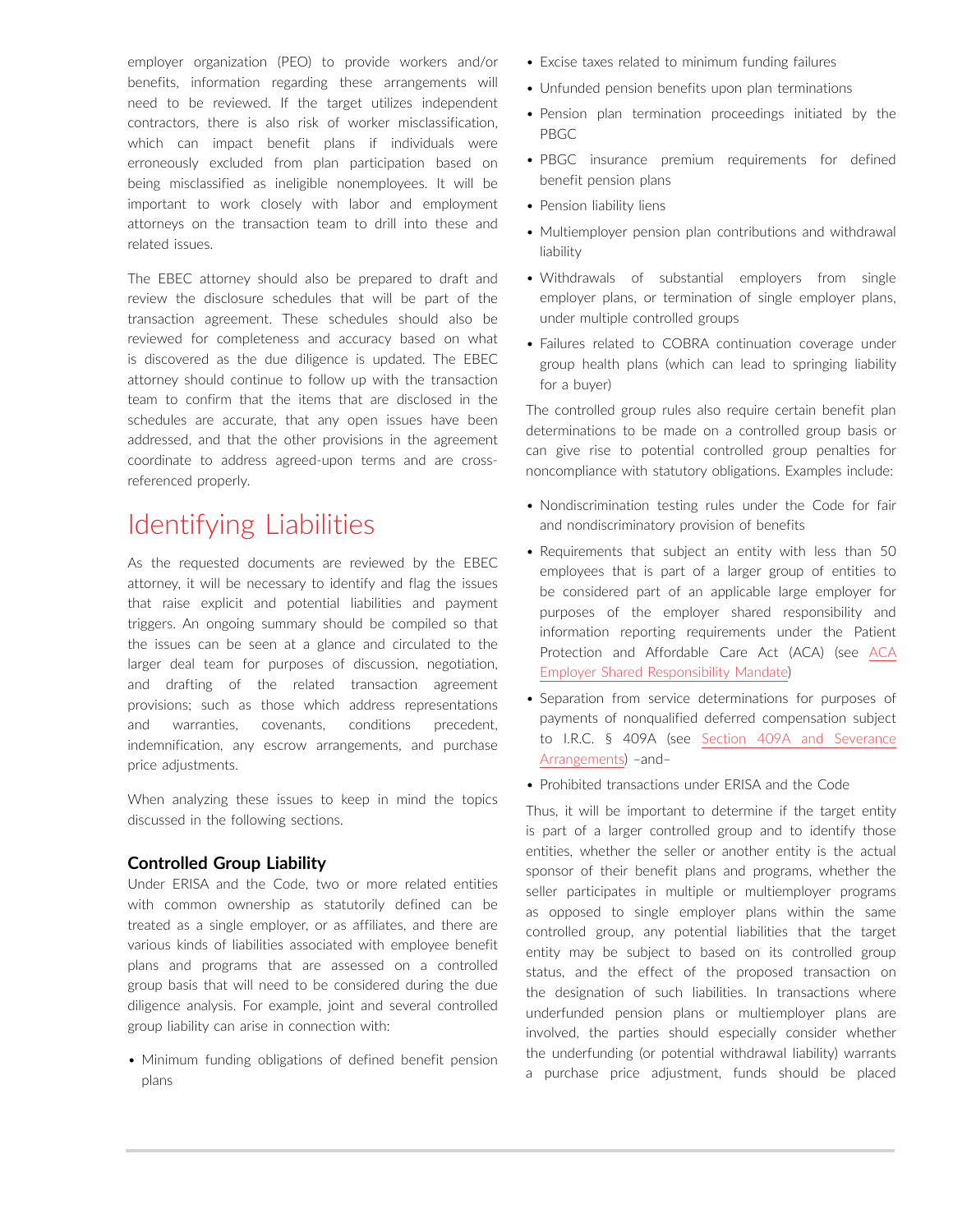in escrow, or broader indemnification provisions should be designated in the purchase agreement. The goal is to identify risks and address the transaction agreement provisions accordingly.

For more information on the controlled group rules, see [Controlled Group and Affiliated Service Group Rules for](https://advance.lexis.com/open/document/lpadocument/?pdmfid=1000522&pddocfullpath=%2Fshared%2Fdocument%2Fanalytical-materials%2Furn%3AcontentItem%3A5PC6-JBC1-JW09-M1CH-00000-00&pdcontentcomponentid=231516&pdteaserkey=sr0&pditab=allpods&ecomp=ytrg&earg=sr0)  [Employee Benefit Plans.](https://advance.lexis.com/open/document/lpadocument/?pdmfid=1000522&pddocfullpath=%2Fshared%2Fdocument%2Fanalytical-materials%2Furn%3AcontentItem%3A5PC6-JBC1-JW09-M1CH-00000-00&pdcontentcomponentid=231516&pdteaserkey=sr0&pditab=allpods&ecomp=ytrg&earg=sr0)

### **Successor Liability**

In a stock transaction or merger, the buyer will acquire an entity and its liabilities as a matter of law. In an asset transaction, even if a buyer specifies in an asset purchase agreement that it will not assume certain liabilities, there may be instances under various theories of law where the buyer will be held liable for liabilities related to the acquired assets. General theories of successor liability include express or implied agreement to assume, de facto merger, mere continuation, fraud, continuity of enterprise (substantial continuation), product line, duty to warn, inadequate consideration for the transfer and failure to make provision for creditors, and statutory liability. A theory of successor liability which can commonly arise in benefits cases is continuity of enterprise particularly where there is continuity of business operations, products and services offered, and use of trade names and retention of the same employees).

One context in which courts have found that an asset purchaser has successor liability is in connection with delinquent multiemployer plan contributions of the seller, especially where there is sufficient continuity between the parties and the successor had notice of the liability. See, e.g., Upholsterers' Int'l Union Pension Fund v. Artistic Furniture of Pontiac, 920 F.2d 1323 (7th Cir. 1990); M.L. Einhorn v. Ruberton Constr. Co., 632 F.3d 89 (3d Cir. 2011); Resilient Floor Covering Pension Trust Bd. of Trs. v. Michael's Floor Covering, Inc., 801 F.3d 1079 (9th Cir. 2015). Thus, it may be necessary in an asset transaction involving a seller that contributes to a multiemployer pension plan to follow the requirements under Section 4204 of ERISA (29 U.S.C. § 1384), which provides for conditions under which withdrawal liability will not be triggered upon a sale of assets. The statute requires that the buyer and seller agree to adhere to the ERISA § 4204 rules and that the transaction is structured to meet certain conditions. Among other things, the buyer will need to agree to assume the obligation to contribute to the plan for substantially the same number of contribution base units as the seller was obligated to contribute to the plan, post a bond for a period of five years based the seller's historical annual contributions (unless an exception applies), and assume the past five years of contribution history of seller (for purposes of determining liability of buyer upon buyer's subsequent withdrawal). The seller will need to agree in the purchase agreement to be secondarily liable for the amount of the liability it would have otherwise incurred if the buyer withdraws within five years and does not pay its withdrawal liability, and further agree that if the seller liquidates all or substantially all of its assets within five years, it must post a bond based on the amount of withdrawal liability it would have otherwise incurred. See 29 C.F.R. § 4204.1.

It will be important to consider if there are other applicable withdrawal liability rules for particular industries or small employers under ERISA. The manner in which withdrawal liability is assessed and the extent of potential liability must be confirmed. Section 4212(c) of ERISA (29 U.S.C. § 1392(c)) also provides that if a principal purpose of any transaction is to evade or avoid liability, the provisions governing employer withdrawals from multiemployer plans, and liability imposed thereby, will be applied without regard to such transaction.

### **Excise Taxes and Penalties**

Liability for excise taxes and statutory penalties associated with benefit plans and compensation arrangements can arise in many ways. For example, they can arise in connection with violations of COBRA continuation coverage requirements, ERISA reporting and disclosure obligations, notification and disclosure obligations under various laws affecting group health plans, prohibited transactions under ERISA and the Code, and violations under Code Sections 409A and 280G. The EBEC attorney will need to assess whether the target has any existing or potential liabilities for excise taxes or statutory penalties due to compliance issues, and whether they agreed in particular agreements to provide gross-ups to certain individuals for any potential excise taxes associated with their individual arrangements. With such an assessment, transaction provisions can be tailored accordingly to address responsibility for these taxes and liabilities.

### **Pending or Threatened Litigation**

The due diligence should also indicate whether there is any pending or threatened litigation related to any of the target's benefit plans or compensation arrangements. Common areas involving litigation in this context include breach of ERISA fiduciary responsibilities, COBRA litigation, claims for benefits, executive lawsuits related to top hat plans, and other compensation arrangements. Litigation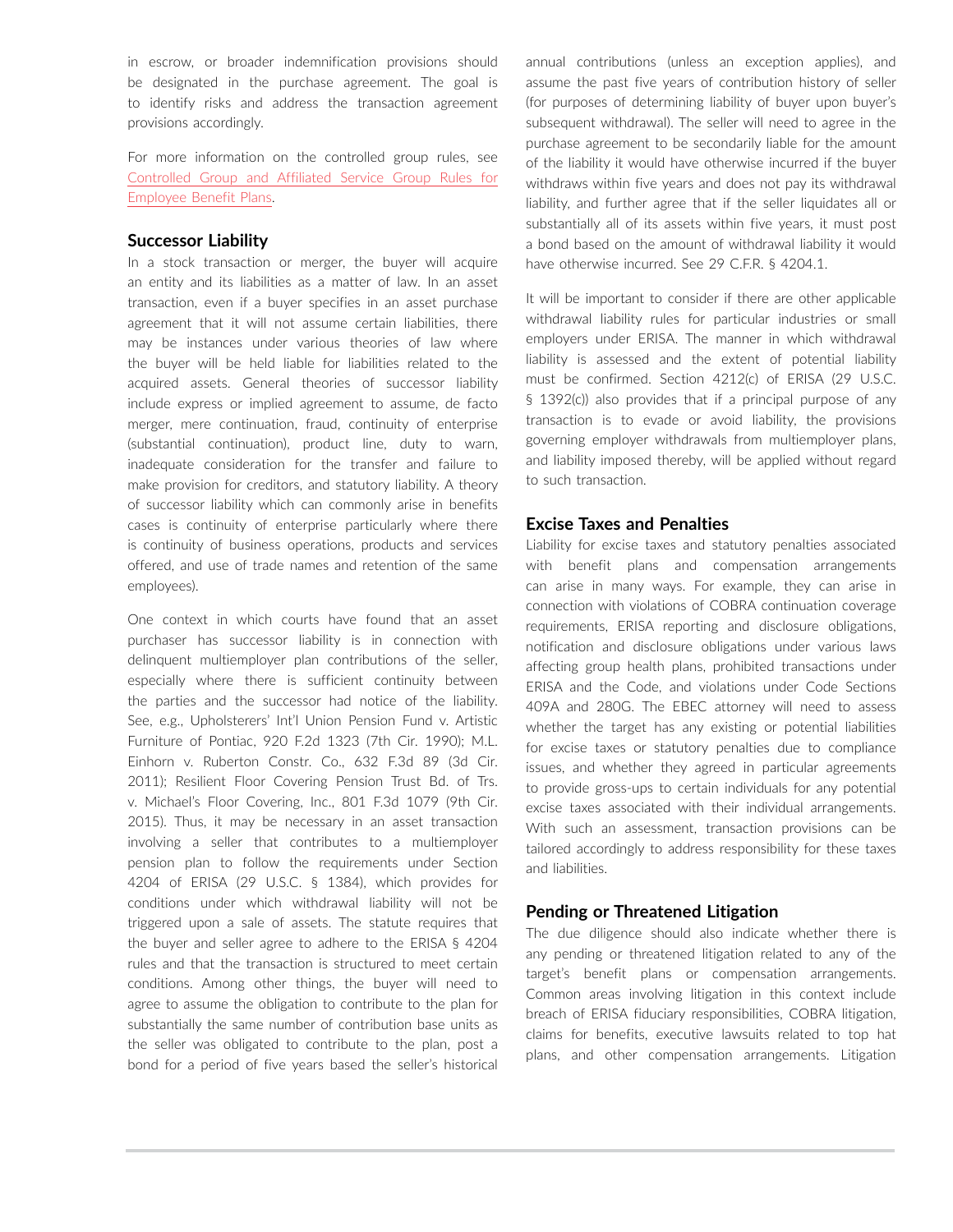related to cybersecurity of employee benefit plan data such as participant personally identifiable information is also on the rise. With regard to this area, the diligence should confirm not only pending or threatened litigation, but also any recent breaches which have been identified, any ongoing processes to notify participants, and costs associated with addressing the consequences of same.

### **Payment Triggers**

Certain plans and programs may provide for payments to be triggered upon the employer's change in control, acquisition or sale, or sale of substantially all of its assets. For example, severance plans may provide for payments to be triggered under the plan even if employees are hired by a buyer. Executives may have employment agreements or change-in-control agreements that set forth certain payments to be made in the event of a corporate transaction. It may be important to consider whether any employment agreements or compensation plans address the impact of the parachute payment rules (and excise tax on parachute payments) of I.R.C. §§ 280G and 4999 and undertake a Section 280G analysis. Retirement plan arrangements and incentive and equity programs may provide for acceleration of vesting provisions triggered by transactions. The EBEC attorney will need to identify payment triggers among all of the target's plans and programs and assist the team in determining how they can be addressed in the transaction agreement (e.g., whether any plans require amendments, the transaction agreement requires covenants or purchase price adjustments regarding payments, or escrow needs to be established to make payments).

### **Overall Compliance**

The EBEC attorney will need to garner a sense through the due diligence process of the overall compliance level of the target's benefit plans and executive arrangements as well as a sense of prudent governance by ERISA plan fiduciaries. These issues will also be addressed by the target's representations and warranties. For example, it will be important to search for indications that:

- For qualified retirement plans:
	- o The requisite documentation is in place and duly authorized.
	- o Applicable reporting and disclosure obligations have been met.
	- o Contributions and pension plan funding obligations have been timely made.
- o Any known documentation or operational errors have been documented and have been or are in the process of being corrected.
- o The plan is under audit or remains subject to a closing agreement.
- For group health plans:
	- o The requisite plan documentation is in place and duly authorized.
	- o Notice and disclosure requirements have been satisfied.
	- o If applicable, ACA employer shared responsibility information reporting requirements have been met and any employer shared responsibility payments owed or information reporting penalties incurred have been identified.
	- o The plan has complied with ACA and other applicable laws affecting group health plans.
- Post-retirement welfare benefits, such as medical and life insurance, are identified and assessed as to whether any of the plans could be construed as providing for vested lifetime benefits or whether the plans could be amended or terminated at any time.
- Equity award programs have the requisite documentation and filings, and, where applicable, have been documented and operated to comply with or be exempt from Section 409A (e.g., assessing risk of problematic fair market value determinations for equity grants in private companies).
- Executive agreements and arrangements are properly documented and potential documentary and operational compliance issues under Section 409A and other applicable laws are assessed.
- Any other nonqualified deferred compensation arrangements have been documented and operated in compliance with Section 409A.
- Determine whether nonqualified deferred compensation plans, incentive plans, and severance plans and programs are subject to ERISA in full, eligible for treatment as a top hat plan, or are potentially exempt as a payroll practice.
- For plans covered by ERISA's fiduciary rules, the status of fiduciary liability insurance and ERISA bonding requirements is assessed and that plan fiduciaries:
	- o Were duly appointed
	- o Have documented policies and procedures and meeting minutes –and–
	- o Are not subject to pending or threatened litigation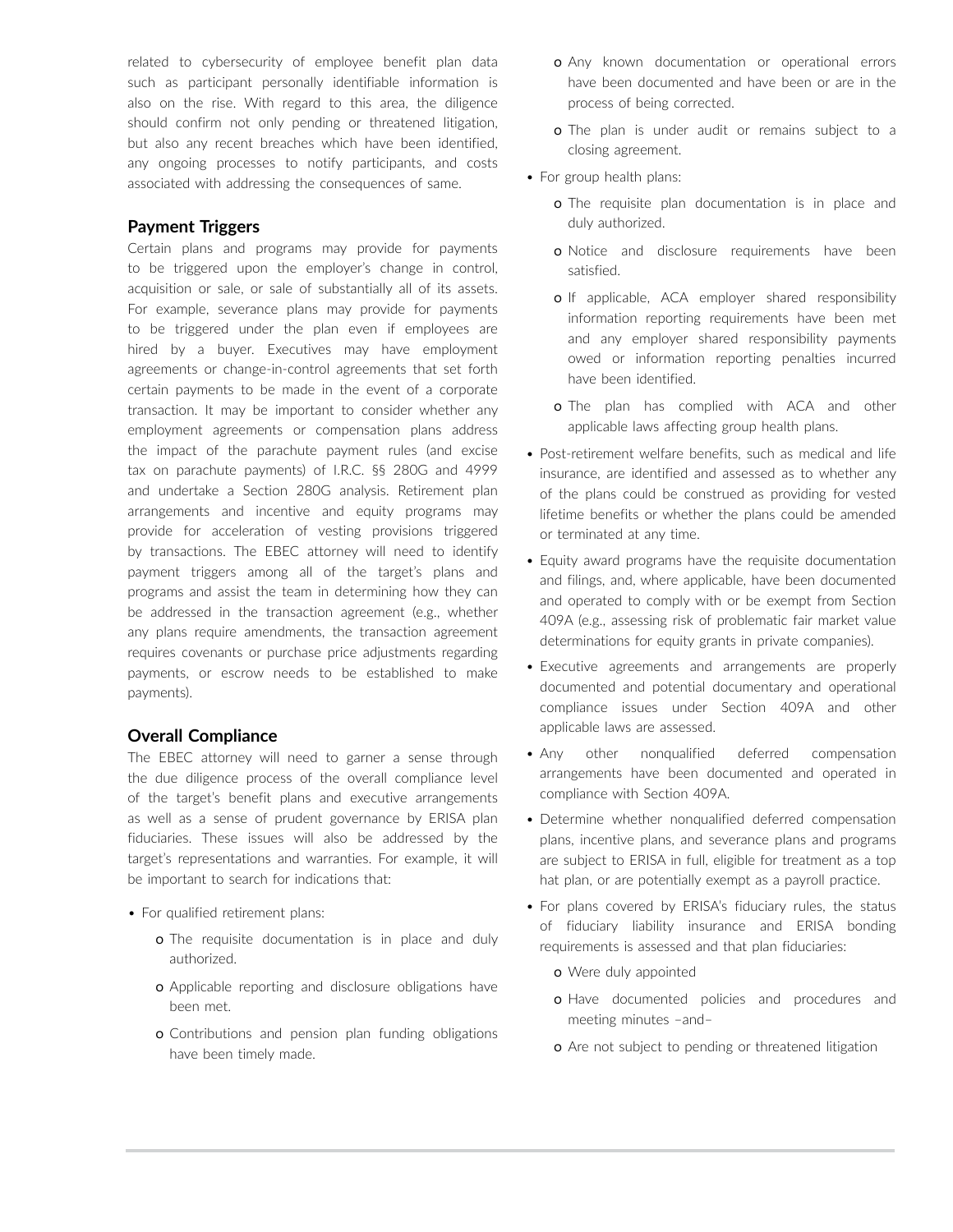This list is not exhaustive. Essentially, each type of benefit program and compensation arrangement should be evaluated in the context of the applicable legal requirements to assess the state of compliance.

In light of the foregoing, it is essential for the EBEC attorney to provide a detailed due diligence request to the target to find the information and clues that will lead to the proper assessment of any potential issues. Thorough due diligence is a crucial first step in identifying risks and potential liabilities. An understanding of the overall transaction will assist in analyzing these issues and determining areas of potential successor liability. Other techniques may also be useful to handle risks. In addition to negotiating specific exclusions of liabilities (as applicable) and representations and warranties in the agreement, additional provisions concerning indemnification and escrow arrangements, purchase price adjustments, post-closing covenants, and insurance may be appropriate.

For additional practical guidance on compensation- and benefits-related liabilities in corporate transactions, see [Severance and Change-in-Control Agreement Liabilities](https://advance.lexis.com/open/document/lpadocument/?pdmfid=1000522&pddocfullpath=%2Fshared%2Fdocument%2Fanalytical-materials%2Furn%3AcontentItem%3A5PDX-TPC1-JBDT-B274-00000-00&pdcontentcomponentid=231516&pdteaserkey=sr0&pditab=allpods&ecomp=ytrg&earg=sr0)  [in Corporate Transactions,](https://advance.lexis.com/open/document/lpadocument/?pdmfid=1000522&pddocfullpath=%2Fshared%2Fdocument%2Fanalytical-materials%2Furn%3AcontentItem%3A5PDX-TPC1-JBDT-B274-00000-00&pdcontentcomponentid=231516&pdteaserkey=sr0&pditab=allpods&ecomp=ytrg&earg=sr0) [Equity Award Treatment in](https://advance.lexis.com/open/document/lpadocument/?pdmfid=1000522&pddocfullpath=%2Fshared%2Fdocument%2Fanalytical-materials%2Furn%3AcontentItem%3A5PDX-TPC1-JBDT-B271-00000-00&pdcontentcomponentid=231516&pdteaserkey=sr0&pditab=allpods&ecomp=ytrg&earg=sr0)  [Corporate Transactions,](https://advance.lexis.com/open/document/lpadocument/?pdmfid=1000522&pddocfullpath=%2Fshared%2Fdocument%2Fanalytical-materials%2Furn%3AcontentItem%3A5PDX-TPC1-JBDT-B271-00000-00&pdcontentcomponentid=231516&pdteaserkey=sr0&pditab=allpods&ecomp=ytrg&earg=sr0) [Employment and Employee](https://advance.lexis.com/open/document/lpadocument/?pdmfid=1000522&pddocfullpath=%2Fshared%2Fdocument%2Fanalytical-materials%2Furn%3AcontentItem%3A5SD8-TTJ1-FH4C-X2K1-00000-00&pdcontentcomponentid=500744&pdteaserkey=sr0&pditab=allpods&ecomp=ytrg&earg=sr0)  [Benefits Issues in Carve-Out Transactions](https://advance.lexis.com/open/document/lpadocument/?pdmfid=1000522&pddocfullpath=%2Fshared%2Fdocument%2Fanalytical-materials%2Furn%3AcontentItem%3A5SD8-TTJ1-FH4C-X2K1-00000-00&pdcontentcomponentid=500744&pdteaserkey=sr0&pditab=allpods&ecomp=ytrg&earg=sr0), [Retirement Plan](https://advance.lexis.com/open/document/lpadocument/?pdmfid=1000522&pddocfullpath=%2Fshared%2Fdocument%2Fanalytical-materials%2Furn%3AcontentItem%3A5GXR-PS61-JCRC-B1MY-00000-00&pdcontentcomponentid=126170&pdteaserkey=sr0&pditab=allpods&ecomp=ytrg&earg=sr0)  [Issues in Corporate Transactions,](https://advance.lexis.com/open/document/lpadocument/?pdmfid=1000522&pddocfullpath=%2Fshared%2Fdocument%2Fanalytical-materials%2Furn%3AcontentItem%3A5GXR-PS61-JCRC-B1MY-00000-00&pdcontentcomponentid=126170&pdteaserkey=sr0&pditab=allpods&ecomp=ytrg&earg=sr0) [Section 280G Parachute](https://advance.lexis.com/open/document/lpadocument/?pdmfid=1000522&pddocfullpath=%2Fshared%2Fdocument%2Fanalytical-materials%2Furn%3AcontentItem%3A5PDX-TPC1-JBDT-B270-00000-00&pdcontentcomponentid=231516&pdteaserkey=sr0&pditab=allpods&ecomp=ytrg&earg=sr0) [Payment Rules](https://advance.lexis.com/open/document/lpadocument/?pdmfid=1000522&pddocfullpath=%2Fshared%2Fdocument%2Fanalytical-materials%2Furn%3AcontentItem%3A5PDX-TPC1-JBDT-B270-00000-00&pdcontentcomponentid=231516&pdteaserkey=sr0&pditab=allpods&ecomp=ytrg&earg=sr0), [Section 280G for Private Companies](https://advance.lexis.com/open/document/lpadocument/?pdmfid=1000522&pddocfullpath=%2Fshared%2Fdocument%2Fanalytical-materials%2Furn%3AcontentItem%3A5RXM-VGS1-F900-G18T-00000-00&pdcontentcomponentid=231516&pdteaserkey=sr0&pditab=allpods&ecomp=ytrg&earg=sr0), [COBRA Considerations in Corporate Transactions](https://advance.lexis.com/open/document/lpadocument/?pdmfid=1000522&pddocfullpath=%2Fshared%2Fdocument%2Fanalytical-materials%2Furn%3AcontentItem%3A5PDX-TPC1-JBDT-B277-00000-00&pdcontentcomponentid=231516&pdteaserkey=sr0&pditab=allpods&ecomp=ytrg&earg=sr0), [COBRA Considerations in Corporate Transactions Chart](https://advance.lexis.com/open/document/lpadocument/?pdmfid=1000522&pddocfullpath=%2Fshared%2Fdocument%2Fforms%2Furn%3AcontentItem%3A5PG0-3421-JNCK-22W4-00000-00&pdcontentcomponentid=231525&pdteaserkey=sr0&pditab=allpods&ecomp=ytrg&earg=sr0), [Executive Compensation Issues in Corporate Transactions](https://advance.lexis.com/open/document/lpadocument/?pdmfid=1000522&pddocfullpath=%2Fshared%2Fdocument%2Fanalytical-materials%2Furn%3AcontentItem%3A5RNC-VRX1-JGPY-X1PY-00000-00&pdcontentcomponentid=231516&pdteaserkey=sr0&pditab=allpods&ecomp=ytrg&earg=sr0)  [Involving Public Companies,](https://advance.lexis.com/open/document/lpadocument/?pdmfid=1000522&pddocfullpath=%2Fshared%2Fdocument%2Fanalytical-materials%2Furn%3AcontentItem%3A5RNC-VRX1-JGPY-X1PY-00000-00&pdcontentcomponentid=231516&pdteaserkey=sr0&pditab=allpods&ecomp=ytrg&earg=sr0) and [Executive Compensation](https://advance.lexis.com/open/document/lpadocument/?pdmfid=1000522&pddocfullpath=%2Fshared%2Fdocument%2Fanalytical-materials%2Furn%3AcontentItem%3A5T28-6P31-F900-G1JS-00000-00&pdcontentcomponentid=231516&pdteaserkey=sr0&pditab=allpods&ecomp=ytrg&earg=sr0)  [Considerations in IPOs](https://advance.lexis.com/open/document/lpadocument/?pdmfid=1000522&pddocfullpath=%2Fshared%2Fdocument%2Fanalytical-materials%2Furn%3AcontentItem%3A5T28-6P31-F900-G1JS-00000-00&pdcontentcomponentid=231516&pdteaserkey=sr0&pditab=allpods&ecomp=ytrg&earg=sr0).

# Addressing Treatment of Benefit Plans and Integration **Issues**

Once the EBEC attorney has identified all of the benefit plans and programs at issue in the transaction, and the potential risks and liabilities, it will be important to address handling of the target's plans and programs as affected by the transaction. These decisions will impact drafting of applicable provisions in the transaction agreement and the offerings available to the acquired employees following the transaction. For example, discussions will be needed regarding the transfer of the target's retirement plans to the buyer, potential retirement plan mergers, freezing plans, plan spin-offs, or requirements for plan terminations prior to the closing (which will trigger full vesting). Health and welfare plan participation and continuation coverage issues under COBRA will need to be addressed. The ability to cancel, assume, or substitute equity awards will need to be analyzed. Collective bargaining agreements may need to be revisited for applicable employees. Pension plan underfunding or withdrawal liability issues may need to be addressed. Transition periods and employee communications will need to be discussed and distributed.

If the transaction is a carve-out transaction—whereby a line, division, or part of a company is acquired—some employees may stay with the seller or be terminated, while others are transferred to the buyer. This type of transaction may require additional planning around plan spin-offs and transfers of benefit liabilities and payment obligations. It could also trigger a partial plan termination of a seller's qualified retirement plan, which must be addressed. Employee and plan participant communications may also require special attention.

Depending on the agreed-upon approaches, new plan documents or plan amendments for the impacted programs may be required, Board resolutions may need to be adopted, government notifications and filings may be needed (including those related to controlled group or plan changes and plan mergers or terminations), participant communications and/or required notifications regarding benefits changes may be triggered, service provider agreements may need to be amended, and qualified plan nondiscrimination testing will need to account for the transaction under applicable rules. Discussions will need to be undertaken to understand the agreed-upon approaches and to document and communicate them accordingly.

At this stage, discussions may also begin regarding key executives who will need to be retained or terminated. In a stock or merger transaction, the buyer will assume existing executive employment and change-of-control agreements unless (1) the parties agree that the seller will assume the obligations, (2) the executives will be terminated and paid out prior to the closing, or (3) the agreements are renegotiated and amended. In an asset transaction, the buyer may agree to assume these agreements or may be the successor employer under successor liability principles. The EBEC attorney may be called upon to assess these agreements and payment triggers, draft new executive agreements, develop new retention programs, and assess liabilities associated with terminations. If the diligence of the employment agreements also reveals confidentiality, noncompetition, nonsolicitation, invention assignment, or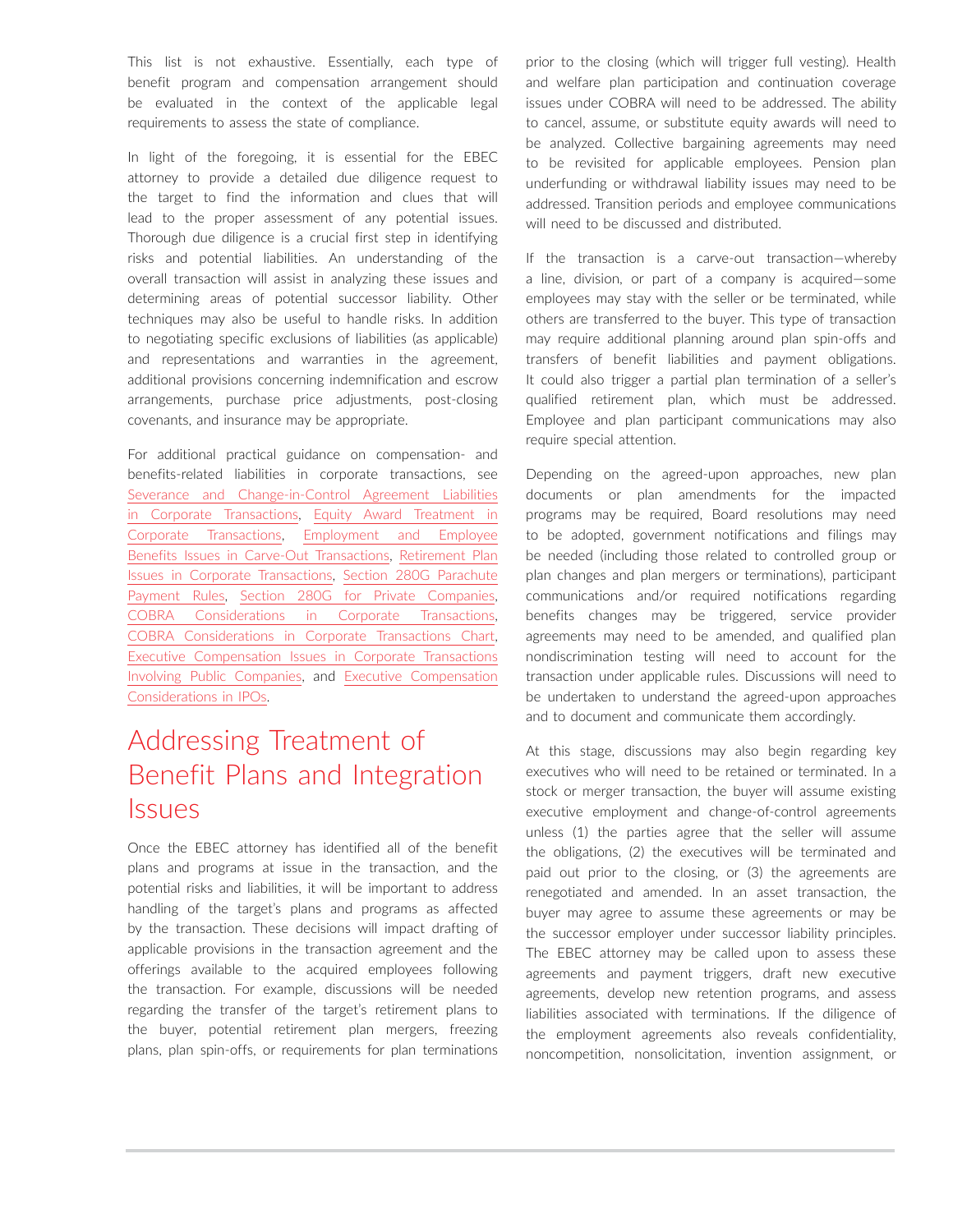similar agreements signed by transferring employees of the target business, it will be important to identify these issues and work with employment counsel on the transaction team to evaluate whether their terms provide that such agreements terminate upon a sale of a controlling interest in the target, whether they remain enforceable, or whether an employee has a right to veto the assignment of any restrictive covenants (which could apply if the buyer is purchasing the assets of the target). These issues could shape which employees the buyer seeks to retain and the terms of new agreements.

It may be necessary to also consider potential severance plans or voluntary retirement programs. It will be important to understand the terms of any current agreements in place and to design any future agreements, programs, and packages in compliance with applicable laws (including Section 409A rules regarding, for example, substitutions, changes in time and form of payments, and permissible payment events).

For additional practical guidance on transitional issues for benefit plans, see [Employment and Employee](https://advance.lexis.com/open/document/lpadocument/?pdmfid=1000522&pddocfullpath=%2Fshared%2Fdocument%2Fanalytical-materials%2Furn%3AcontentItem%3A5SD8-TTJ1-FH4C-X2K1-00000-00&pdcontentcomponentid=500744&pdteaserkey=sr0&pditab=allpods&ecomp=ytrg&earg=sr0)  [Benefits Issues in Carve-Out Transactions](https://advance.lexis.com/open/document/lpadocument/?pdmfid=1000522&pddocfullpath=%2Fshared%2Fdocument%2Fanalytical-materials%2Furn%3AcontentItem%3A5SD8-TTJ1-FH4C-X2K1-00000-00&pdcontentcomponentid=500744&pdteaserkey=sr0&pditab=allpods&ecomp=ytrg&earg=sr0), [Equity Award](https://advance.lexis.com/open/document/lpadocument/?pdmfid=1000522&pddocfullpath=%2Fshared%2Fdocument%2Fanalytical-materials%2Furn%3AcontentItem%3A5PDX-TPC1-JBDT-B271-00000-00&pdcontentcomponentid=231516&pdteaserkey=sr0&pditab=allpods&ecomp=ytrg&earg=sr0)  [Treatment in Corporate Transactions,](https://advance.lexis.com/open/document/lpadocument/?pdmfid=1000522&pddocfullpath=%2Fshared%2Fdocument%2Fanalytical-materials%2Furn%3AcontentItem%3A5PDX-TPC1-JBDT-B271-00000-00&pdcontentcomponentid=231516&pdteaserkey=sr0&pditab=allpods&ecomp=ytrg&earg=sr0) [Equity Award](https://advance.lexis.com/open/document/lpadocument/?pdmfid=1000522&pddocfullpath=%2Fshared%2Fdocument%2Fanalytical-materials%2Furn%3AcontentItem%3A5PDX-TPC1-JBDT-B271-00000-00&pdcontentcomponentid=231516&pdteaserkey=sr0&pditab=allpods&ecomp=ytrg&earg=sr0)  [Treatment in Corporate Transactions](https://advance.lexis.com/open/document/lpadocument/?pdmfid=1000522&pddocfullpath=%2Fshared%2Fdocument%2Fanalytical-materials%2Furn%3AcontentItem%3A5PDX-TPC1-JBDT-B271-00000-00&pdcontentcomponentid=231516&pdteaserkey=sr0&pditab=allpods&ecomp=ytrg&earg=sr0), [Retirement Plan](https://advance.lexis.com/open/document/lpadocument/?pdmfid=1000522&pddocfullpath=%2Fshared%2Fdocument%2Fforms%2Furn%3AcontentItem%3A5PG0-3421-JNCK-22W8-00000-00&pdcontentcomponentid=231525&pdteaserkey=sr0&pditab=allpods&ecomp=ytrg&earg=sr0)  [Treatment in Corporate Transactions Checklist](https://advance.lexis.com/open/document/lpadocument/?pdmfid=1000522&pddocfullpath=%2Fshared%2Fdocument%2Fforms%2Furn%3AcontentItem%3A5PG0-3421-JNCK-22W8-00000-00&pdcontentcomponentid=231525&pdteaserkey=sr0&pditab=allpods&ecomp=ytrg&earg=sr0), [Employee](https://advance.lexis.com/open/document/lpadocument/?pdmfid=1000522&pddocfullpath=%2Fshared%2Fdocument%2Fanalytical-materials%2Furn%3AcontentItem%3A5PDX-TPC1-JBDT-B276-00000-00&pdcontentcomponentid=231516&pdteaserkey=sr0&pditab=allpods&ecomp=ytrg&earg=sr0)  [Stock Ownership Plans in Corporate Transactions](https://advance.lexis.com/open/document/lpadocument/?pdmfid=1000522&pddocfullpath=%2Fshared%2Fdocument%2Fanalytical-materials%2Furn%3AcontentItem%3A5PDX-TPC1-JBDT-B276-00000-00&pdcontentcomponentid=231516&pdteaserkey=sr0&pditab=allpods&ecomp=ytrg&earg=sr0), [Board](https://advance.lexis.com/open/document/lpadocument/?pdmfid=1000522&pddocfullpath=%2Fshared%2Fdocument%2Fforms%2Furn%3AcontentItem%3A5SFB-HXV1-DY33-B3RC-00000-00&pdcontentcomponentid=231526&pdteaserkey=sr0&pditab=allpods&ecomp=ytrg&earg=sr0)  [Resolutions: Qualified Retirement Plan Merger Approval](https://advance.lexis.com/open/document/lpadocument/?pdmfid=1000522&pddocfullpath=%2Fshared%2Fdocument%2Fforms%2Furn%3AcontentItem%3A5SFB-HXV1-DY33-B3RC-00000-00&pdcontentcomponentid=231526&pdteaserkey=sr0&pditab=allpods&ecomp=ytrg&earg=sr0)  [\(Defined Contribution Plan\) \(Buyer\)](https://advance.lexis.com/open/document/lpadocument/?pdmfid=1000522&pddocfullpath=%2Fshared%2Fdocument%2Fforms%2Furn%3AcontentItem%3A5SFB-HXV1-DY33-B3RC-00000-00&pdcontentcomponentid=231526&pdteaserkey=sr0&pditab=allpods&ecomp=ytrg&earg=sr0), [Board Resolutions:](https://advance.lexis.com/open/document/lpadocument/?pdmfid=1000522&pddocfullpath=%2Fshared%2Fdocument%2Fforms%2Furn%3AcontentItem%3A5SFB-HXV1-DY33-B3R9-00000-00&pdcontentcomponentid=231526&pdteaserkey=sr0&pditab=allpods&ecomp=ytrg&earg=sr0)  [Qualified Retirement Plan Merger Approval \(Defined](https://advance.lexis.com/open/document/lpadocument/?pdmfid=1000522&pddocfullpath=%2Fshared%2Fdocument%2Fforms%2Furn%3AcontentItem%3A5SFB-HXV1-DY33-B3R9-00000-00&pdcontentcomponentid=231526&pdteaserkey=sr0&pditab=allpods&ecomp=ytrg&earg=sr0)  [Contribution Plan\) \(Seller\),](https://advance.lexis.com/open/document/lpadocument/?pdmfid=1000522&pddocfullpath=%2Fshared%2Fdocument%2Fforms%2Furn%3AcontentItem%3A5SFB-HXV1-DY33-B3R9-00000-00&pdcontentcomponentid=231526&pdteaserkey=sr0&pditab=allpods&ecomp=ytrg&earg=sr0) [Section 409A Change-in-Control](https://advance.lexis.com/open/document/lpadocument/?pdmfid=1000522&pddocfullpath=%2Fshared%2Fdocument%2Fanalytical-materials%2Furn%3AcontentItem%3A5RVV-2MH1-JBDT-B1SV-00000-00&pdcontentcomponentid=231516&pdteaserkey=sr0&pditab=allpods&ecomp=ytrg&earg=sr0)  [Payment Events](https://advance.lexis.com/open/document/lpadocument/?pdmfid=1000522&pddocfullpath=%2Fshared%2Fdocument%2Fanalytical-materials%2Furn%3AcontentItem%3A5RVV-2MH1-JBDT-B1SV-00000-00&pdcontentcomponentid=231516&pdteaserkey=sr0&pditab=allpods&ecomp=ytrg&earg=sr0), and [Board Resolutions: Nonqualified](https://advance.lexis.com/open/document/lpadocument/?pdmfid=1000522&pddocfullpath=%2Fshared%2Fdocument%2Fforms%2Furn%3AcontentItem%3A5R2H-M6T1-JGPY-X2Y6-00000-00&pdcontentcomponentid=231526&pdteaserkey=sr0&pditab=allpods&ecomp=ytrg&earg=sr0)  [Deferred Compensation Plan Termination \(Change in](https://advance.lexis.com/open/document/lpadocument/?pdmfid=1000522&pddocfullpath=%2Fshared%2Fdocument%2Fforms%2Furn%3AcontentItem%3A5R2H-M6T1-JGPY-X2Y6-00000-00&pdcontentcomponentid=231526&pdteaserkey=sr0&pditab=allpods&ecomp=ytrg&earg=sr0)  [Control\)](https://advance.lexis.com/open/document/lpadocument/?pdmfid=1000522&pddocfullpath=%2Fshared%2Fdocument%2Fforms%2Furn%3AcontentItem%3A5R2H-M6T1-JGPY-X2Y6-00000-00&pdcontentcomponentid=231526&pdteaserkey=sr0&pditab=allpods&ecomp=ytrg&earg=sr0).

### The Purchase Agreement

EBEC attorneys assisting with corporate transactions are generally most involved with the portions of the transaction agreement concerning (1) representations and warranties; (2) interim and post-closing covenants; (3) conditions precedent; (4) indemnification; and (5) escrow and earnouts, in each case, as they relate to benefits, compensation, and employee matters. They may also be involved in other provisions, depending on the deal terms, such as provisions dealing with liability allocation and treatment of outstanding equity where equity awards are involved.

For annotated clauses of EBEC purchase agreement provisions, see [Employee Benefits and Labor Clauses \(Stock](https://advance.lexis.com/open/document/lpadocument/?pdmfid=1000522&pddocfullpath=%2Fshared%2Fdocument%2Fforms%2Furn%3AcontentItem%3A5RRK-5KB1-FFMK-M000-00000-00&pdcontentcomponentid=231526&pdteaserkey=sr0&pditab=allpods&ecomp=ytrg&earg=sr0)  [Purchase Agreement\) \(Pro-buyer\)](https://advance.lexis.com/open/document/lpadocument/?pdmfid=1000522&pddocfullpath=%2Fshared%2Fdocument%2Fforms%2Furn%3AcontentItem%3A5RRK-5KB1-FFMK-M000-00000-00&pdcontentcomponentid=231526&pdteaserkey=sr0&pditab=allpods&ecomp=ytrg&earg=sr0), [Employee Benefits and](https://advance.lexis.com/open/document/lpadocument/?pdmfid=1000522&pddocfullpath=%2Fshared%2Fdocument%2Fforms%2Furn%3AcontentItem%3A5RV3-4W91-F956-S1YD-00000-00&pdcontentcomponentid=231526&pdteaserkey=sr0&pditab=allpods&ecomp=ytrg&earg=sr0)  [Labor Clauses \(Stock Purchase Agreement\) \(Pro-seller\)](https://advance.lexis.com/open/document/lpadocument/?pdmfid=1000522&pddocfullpath=%2Fshared%2Fdocument%2Fforms%2Furn%3AcontentItem%3A5RV3-4W91-F956-S1YD-00000-00&pdcontentcomponentid=231526&pdteaserkey=sr0&pditab=allpods&ecomp=ytrg&earg=sr0), [Employee Benefits and Labor Clauses \(Stock Purchase](https://advance.lexis.com/open/document/lpadocument/?pdmfid=1000522&pddocfullpath=%2Fshared%2Fdocument%2Fforms%2Furn%3AcontentItem%3A5XD4-9831-JGBH-B00X-00000-00&pdcontentcomponentid=231526&pdteaserkey=sr0&pditab=allpods&ecomp=ytrg&earg=sr0)  [Agreement\) \(Pro-seller Auction\)](https://advance.lexis.com/open/document/lpadocument/?pdmfid=1000522&pddocfullpath=%2Fshared%2Fdocument%2Fforms%2Furn%3AcontentItem%3A5XD4-9831-JGBH-B00X-00000-00&pdcontentcomponentid=231526&pdteaserkey=sr0&pditab=allpods&ecomp=ytrg&earg=sr0), [Employee Benefits and](https://advance.lexis.com/open/document/lpadocument/?pdmfid=1000522&pddocfullpath=%2Fshared%2Fdocument%2Fforms%2Furn%3AcontentItem%3A5RVV-2KN1-F956-S165-00000-00&pdcontentcomponentid=231526&pdteaserkey=sr0&pditab=allpods&ecomp=ytrg&earg=sr0) [Labor Clauses \(Asset Purchase Agreement\) \(Pro-buyer\)](https://advance.lexis.com/open/document/lpadocument/?pdmfid=1000522&pddocfullpath=%2Fshared%2Fdocument%2Fforms%2Furn%3AcontentItem%3A5RVV-2KN1-F956-S165-00000-00&pdcontentcomponentid=231526&pdteaserkey=sr0&pditab=allpods&ecomp=ytrg&earg=sr0), and [Employee Benefits and Labor Clauses \(Asset Purchase](https://advance.lexis.com/open/document/lpadocument/?pdmfid=1000522&pddocfullpath=%2Fshared%2Fdocument%2Fforms%2Furn%3AcontentItem%3A5RVV-2KN1-F956-S166-00000-00&pdcontentcomponentid=231526&pdteaserkey=sr0&pditab=allpods&ecomp=ytrg&earg=sr0)  [Agreement\) \(Pro-seller\)](https://advance.lexis.com/open/document/lpadocument/?pdmfid=1000522&pddocfullpath=%2Fshared%2Fdocument%2Fforms%2Furn%3AcontentItem%3A5RVV-2KN1-F956-S166-00000-00&pdcontentcomponentid=231526&pdteaserkey=sr0&pditab=allpods&ecomp=ytrg&earg=sr0).

### **Representations and Warranties**

In many cases, the buyer will present the seller with the first draft of a corporate transaction agreement. The buyer will include a form of representations and warranties that it will seek from the seller regarding its employee benefits programs and executive arrangements. Although the length and type of the requested representations and warranties will vary depending on the type of transaction, the buyer will generally seek a certain minimum of assurances from the seller regarding benefit plans and compensation arrangements.

For example, the buyer will seek representations and warranties that the seller has disclosed all benefit plans, programs, and executive arrangements and requested documents, and that, except as otherwise disclosed:

- There are no compliance issues with respect to the benefit plans, programs, and executive arrangements under all applicable laws.
- There are no known material liabilities as of the date of the closing with respect to any plan or program nor any material controlled group liabilities.
- All required premiums and contributions have been timely remitted or paid.
- All required reporting and disclosure obligations have been met.
- The funded status of applicable plans is above certain thresholds.
- There are no unreported ERISA reportable events.
- There is no pending or threatened litigation or government audits or claims regarding the plans or programs (other than ordinary-course claims for benefits).
- There are no plan submissions to the IRS or DOL for plan correction issues (such as tax-qualification, fiduciary issues, and violations under Section 409A).
- There are no breaches of fiduciary duty or prohibited transactions under ERISA or the Code.
- There are no multiemployer or multiple-employer plans in which the target (or any ERISA affiliate) participates.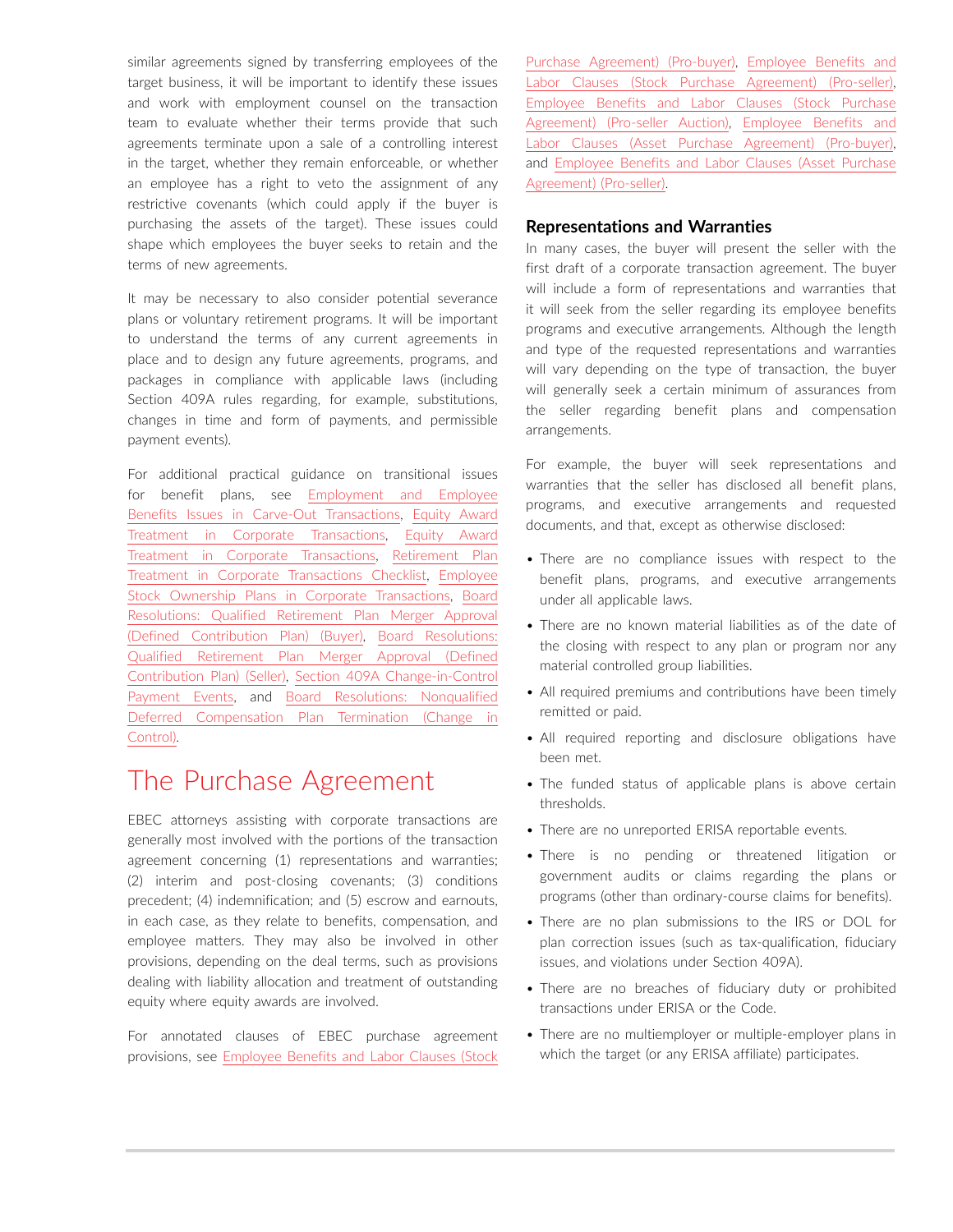- There are no violations under Section 409A and no arrangements that will result in an excess parachute payment under Sections 280G and 4999 in connection with the transaction.
- No plans invest in company stock.

These are typical compliance representations and warranties for employee benefit plans regarding matters under ERISA, the Code, and other applicable laws, but it is by no means an exhaustive list. In many cases, the disclosure schedules will address exceptions or provide further information where an unmodified representation cannot be made.

It will be necessary to prepare and review the representations and warranties in the context of the transaction and the types of benefit programs and compensation arrangements discovered during the due diligence so that they can be appropriately tailored. The EBEC attorney should also consider whether they need to update any model provisions that may have been used in past transactions as changes in the law could necessitate new types of representations and warranties (or covenants). Updates to model forms for transaction agreements were common after enactment of the ACA (especially with regard to liability for employer shared responsibility payments) and enactment of Section 409A.

Similarly, practitioners are beginning to incorporate representations concerning compliance with the Paycheck Protection Program and Employee Retention Credit made available under the Coronavirus Aid, Relief, and Economic Security (CARES) Act to assist businesses harmed by the pandemic. It will be important to confirm in a transaction whether these programs were utilized and, if so, whether they were used properly (e.g., where applicable, if required restrictions on executive pay were put in place) and whether any potential liability could be attributed to the buyer (e.g., due to restrictions prohibiting use of both programs). It will also be important to confirm if the target deferred remitting payroll taxes or making minimum pension contributions, as permitted by changes in the law, or made any other changes to their benefit programs and policies requiring a compliance check or responsibility on the part of the buyer in light of all of the guidance issued due to COVID-19.

The representations and warranties are utilized to provide notice to the buyer of known risks, may provide a basis not to proceed to a closing, or may serve as the basis for a right to indemnification in relation to liabilities for any programs or arrangements that the buyer will assume in the transaction. The seller will often seek to caveat representations and warranties as sufficiently as possible to add materiality, knowledge, and other qualifiers. A buyer's post-closing claims for breach of representations and warranties would be addressed in other provisions such as indemnification. Where the buyer's due diligence process uncovers a significant potential liability, the parties may agree to address the issue by adding special indemnification provisions that address the specific concern raised by the buyer. As the due diligence phase unfolds, it may become necessary to expand or modify the initial representations and warranties as drafted in early versions of the transaction agreement and update the disclosure schedules.

### **Covenants**

The parties to the transaction may use covenants to assign responsibility for events that must occur between the signing of the transaction agreement and the closing of the transaction. This may include assigning responsibility for certain government filings (such as reportable events with the PBGC or an IRS Form 5310-A in connection with a plan merger or transfer), plan corrections (such as taxqualified plan corrections under the IRS EPCRS program), or providing certain disclosures to employees.

Covenants may also address certain commitments related to the seller's benefit programs or actions the buyer will take with respect to benefits programs. For example, covenants may include the seller's promise to take certain actions to terminate certain plans prior to the closing, continue certain benefits for a period of time, fully vest participants in its plans, make certain amendments to plans or arrangements, or to not change benefits or make compensation increases. Or the covenants may address steps necessary to undertake a plan merger or transfer of plan assets, as agreed to by the parties. The seller may also be required to agree to pay any severance obligations or be liable for any plan funding shortfall in existence, or benefits claims filed, prior to the closing. It may also be necessary to obtain post-closing covenants from a seller such as a clause that they will not dissolve within a certain period of time following the closing.

A buyer may also agree to certain plan mergers, to assume plans, or to amend its benefit plans to provide past service credit for purposes of eligibility and vesting in its plans for the acquired employees or address other out of pocket costs already incurred related to benefits. The seller may also insist that the buyer provide severance payments if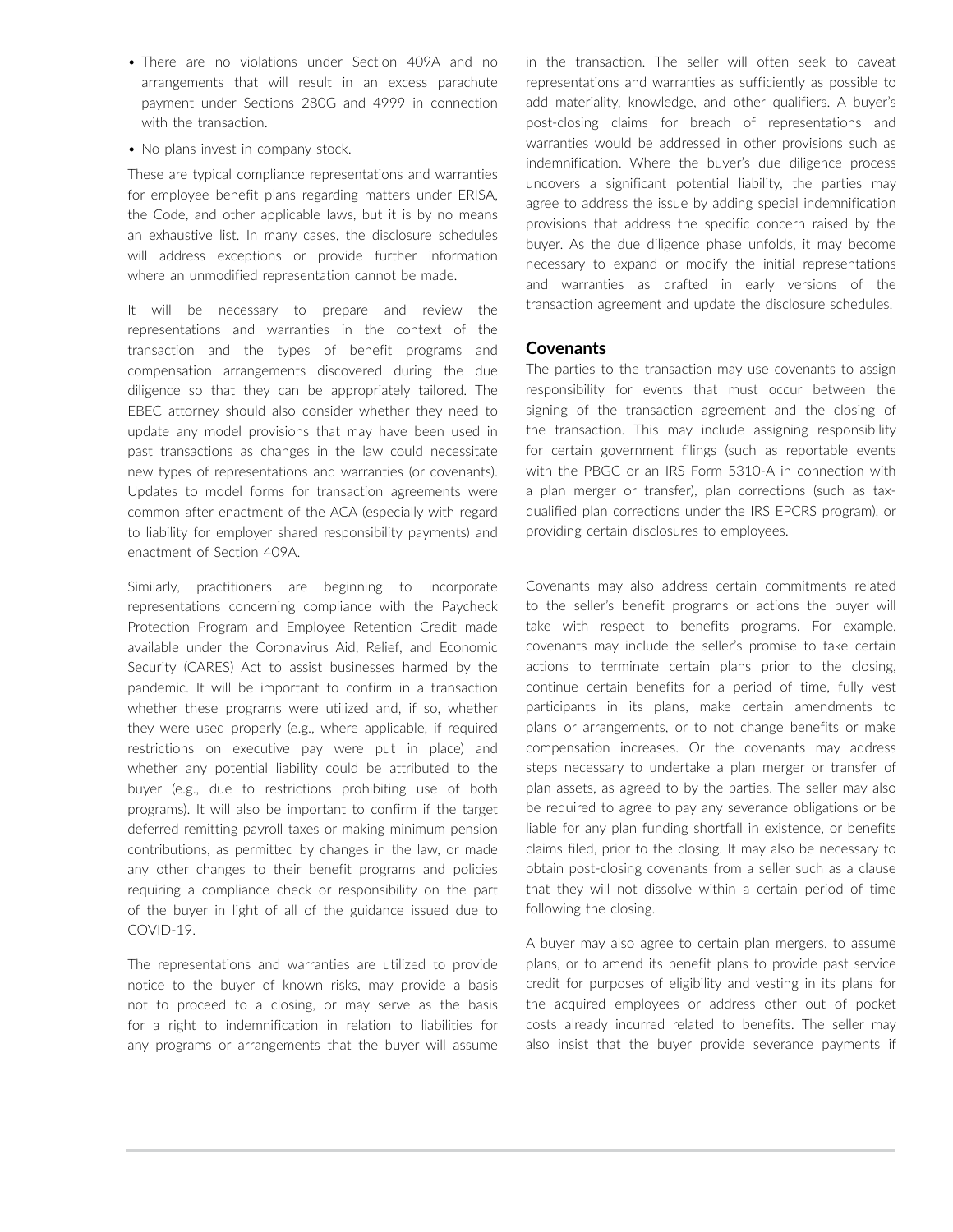employees are involuntarily terminated within a specified period of time after closing or that the buyer agrees to provide substantially similar benefits to the transferred employees for a period of time. The parties may also agree as to which party will provide COBRA continuation coverage to certain qualified beneficiaries whose COBRA qualifying event is associated with the transferring business (but if no agreement is made, the party having the obligation is determined under the COBRA business reorganization rules in Treas. Reg. § 54.4980B-9).

It is also important to consider including a covenant in the transaction agreement which states that the agreement is not intended to create third-party beneficiary rights for any employees or other parties; and does not establish, amend, or modify any employee benefit plan, program, agreement, or arrangement; require any entity to continue any employee benefit plan; or create any right to employment, compensation, or benefits. In some transactions, there may be a specific covenant to maintain the salary and benefits (or seniority levels) of acquired employees at substantially similar levels. It is important in these cases to ensure that no third parties other than parties to the agreement can enforce the buyer's obligations and that the provision will not be construed as a grant of employment rights or rights with regard to benefits, or otherwise interfere with the buyer's employee management rights. A buyer that does covenant to maintain a certain level of compensation or benefits may also seek agreement on certain exceptions, such as its ability to make changes to acquired employees compensation that was otherwise assured if necessitated by certain events that may be anticipated (e.g., executive pay cuts required as a condition to participate in a governmental pandemic relief program).

### **Conditions Precedent**

The transaction agreement may include certain conditions precedent to the parties' obligations to close the transaction. From a benefits and compensation perspective, the buyer may require that certain key executives execute employment agreements with the buyer, a requirement that a certain percentage of employees accept the buyer's offer letter prior to closing, or that the seller has performed or complied in all material respects with its covenants and obligations, and that all of its representations and warranties remain true on the closing date, except as otherwise noted (i.e., a bring down clause). Seller may seek reciprocal provisions, as applicable, including receipt of any applicable promissory note to reflect any agreed-upon arrangements with respect to the purchase price.

#### **Indemnification**

Each transaction will require an assessment of the appropriate indemnification terms to negotiate as there is not a standard boilerplate provision to add to an agreement. Generally, for all matters in the transaction, the parties will want to ensure that the representations and promises agreed to in the agreement will survive the closing (as expressed in an applicable survival clause) and serve as the basis of post-closing monetary remedies, where applicable.

One aspect of the indemnification provisions may address seller's employee benefit plans and programs, and their agreement to indemnify the buyer (or, more specifically, the indemnified persons so defined) for any damages (as so defined) arising with respect to any of its benefit plans and programs and its retained liabilities. There may be different techniques negotiated for this purpose, such as baskets with a threshold (whereby if losses exceed the basket/threshold amount, the seller is liable for all losses) or deductibles (whereby once losses exceed the deductible, seller would be liable only for excess losses over the deductible). A seller will seek to limit the period of time it has post-closing indemnification obligations, place a cap on its liability (which may be established for seller's liability as a percentage of the sales price), or seek a deductible so that they do not incur liability until buyer's losses exceed a certain amount. The parties will also likely seek to except any obligation for indemnification related to the indemnified party's gross negligence or willful misconduct.

Therefore, it is crucial for the EBEC attorney to have identified the potential liabilities and alert the deal team to the potential economical consequences so that transaction agreement provisions, including indemnification, can be drafted appropriately and any escrow, purchase price adjustments, or insurance needs can be addressed with the transaction parties.

### **Escrows and Earnouts**

If it is determined that an escrow arrangement may be needed as part of the transaction agreement, an escrow can be established to hold part of the purchase price in order to pay buyer's potential claims under the indemnification provisions. This will ensure that monies are available to satisfy seller's indemnification obligations. A buyer could also provide seller with a promissory note for deferred purchase price payments for a portion of the price to use as potential setoff/offset for breaches of representations, warranties, or covenants discovered after the closing.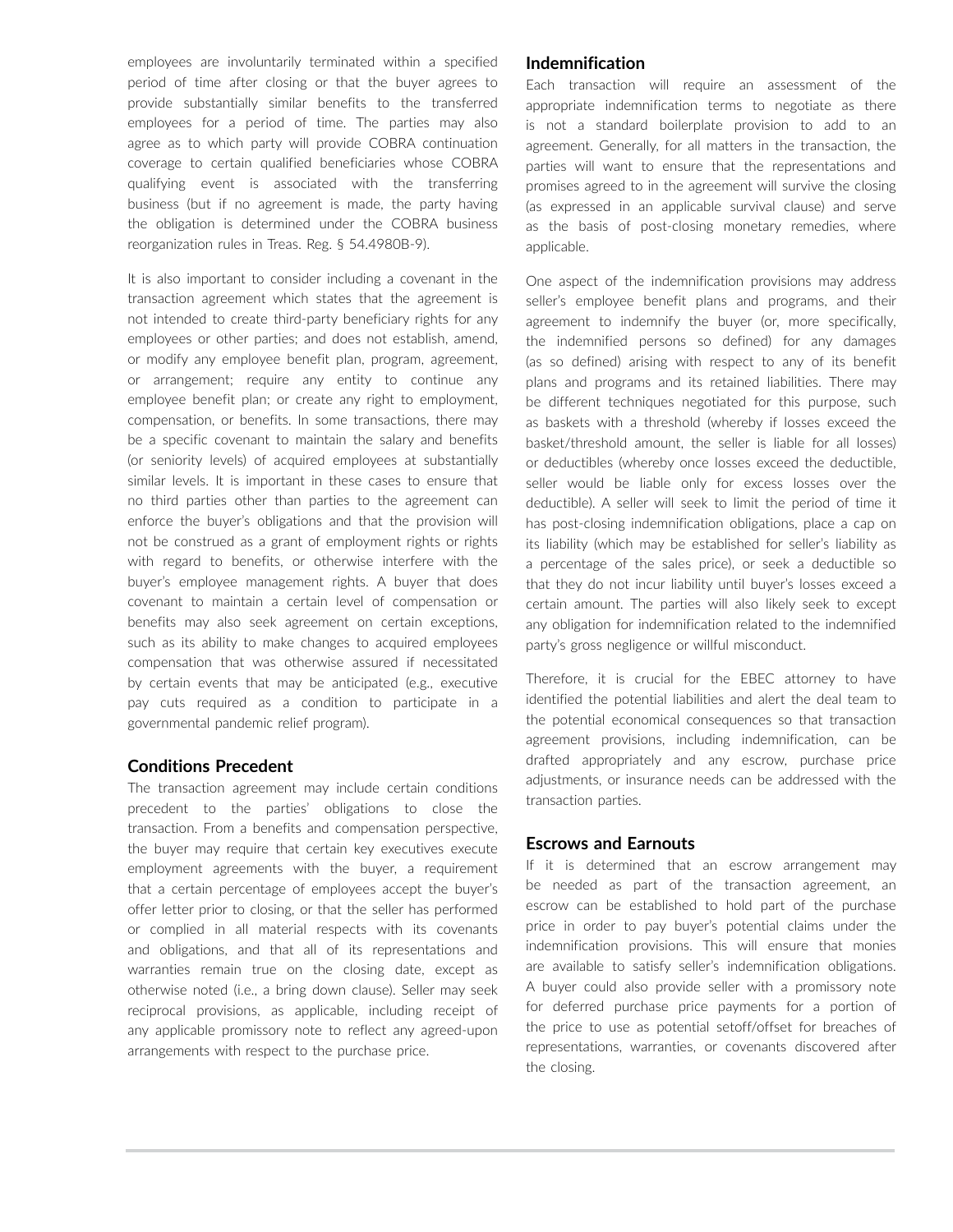Earnout arrangements, whereby part of the payment of the purchase price requires that the business attain certain performance metrics after the closing, can be common in private company transactions. In the case of escrow or earnout arrangements that could affect compensatory payments (such as stock option cash-outs or bonus payments) being made in the future, attention must be given to potential tax issues under I.R.C. §§ 409A and 83. If any portion of an option cash-out or other compensatory payments are held back due to such arrangements so that they can be adjusted accordingly based on the finally determined purchase price, the structure must be reviewed so that it can meet the requirements of delayed settlements of certain transaction-based compensation under Section 409A (such as the short term deferral exception, depending on when the amount ceases to be subject to a substantial risk of forfeiture in relation to the payment date, or aligned with the timing of earnout and escrow payments to the shareholders under the special rule in Treas. Reg. 1.409A-3(i)(5)(iv)(A) (provided that payment must be made within five years)). Also, be mindful of any tax effects the escrow funding could have under Section 83. Funding an escrow account that will be used to pay certain equitybased compensation amounts could cause those equity awards to become immediately taxable unless they remain subject to a substantial risk of forfeiture or subject to the claims of the company's general creditors in insolvency.

# Transaction-Related Agreements

The role of the EBEC attorney in a corporate transaction may extend beyond the closing of the transaction and the EBEC attorney may be called upon to assist in the planning and transition of the target's benefit programs and executive arrangements. For example, the EBEC attorney may be involved in drafting and negotiating the following types of agreements:

• **Transition services agreement.** In some situations, especially when an entity is being carved out of a larger group of companies, the need for a transition services agreement (TSA) may arise. The TSA may address handling of payroll, filing of benefit payment claims for certain plans, or specific employee benefits that may need to continue to be provided by the seller's group for a certain period of time before they can be established or provided by the buyer. The EBEC attorney may also need to consider how to address coordination of certain procedures with applicable plan service providers. The TSA will identify any processes that need additional time beyond the closing to facilitate the provision of benefits and services.

- **Executive agreements.** As decisions are made in the earlier stages of the transaction to attract and retain certain executives, the EBEC attorney may be called upon to draft and negotiate new employment agreements, retention agreements, incentive arrangements, and overall executive packages. Review of existing packages is needed to assess agreements that will be assumed, payments that may be triggered, and any that can be renegotiated. As noted above, the integration process could also evolve into separation from service discussions and development of related plans and agreements related to same.
- **Benefit plan amendments and agreements.** The benefit plans on both sides of the transaction may require amendments, adoption of board resolutions, creation of new plan documents, service provider agreement amendments, fiduciary governance document amendments, communications, and attention to reporting and disclosure requirements, just to name a few. Essentially, the agreed-upon terms of the transaction will need to be addressed in all of the related documentation for the applicable plans and programs and may require coordination of efforts with service teams from all of the related service providers to the plans and programs.

# Sample Buyer's Initial Due Diligence Request List

The following is intended as a sample of a buyer's initial due diligence request for illustrative purposes. A shortened or more extended request list for documents may be appropriate depending on the type of transaction. As diligence commences, the request may also need to be supplemented.

# I. Tax Qualified Retirement Plans

- a. Legal names of all employee benefit plans sponsored by seller and by seller's controlled group or affiliated service group members
- b. Seller's current Controlled Group Chart (and any revised Chart within the last three years)
- c. Copies of plan documents, including any amendments, trust agreements, pre-approved plan adoption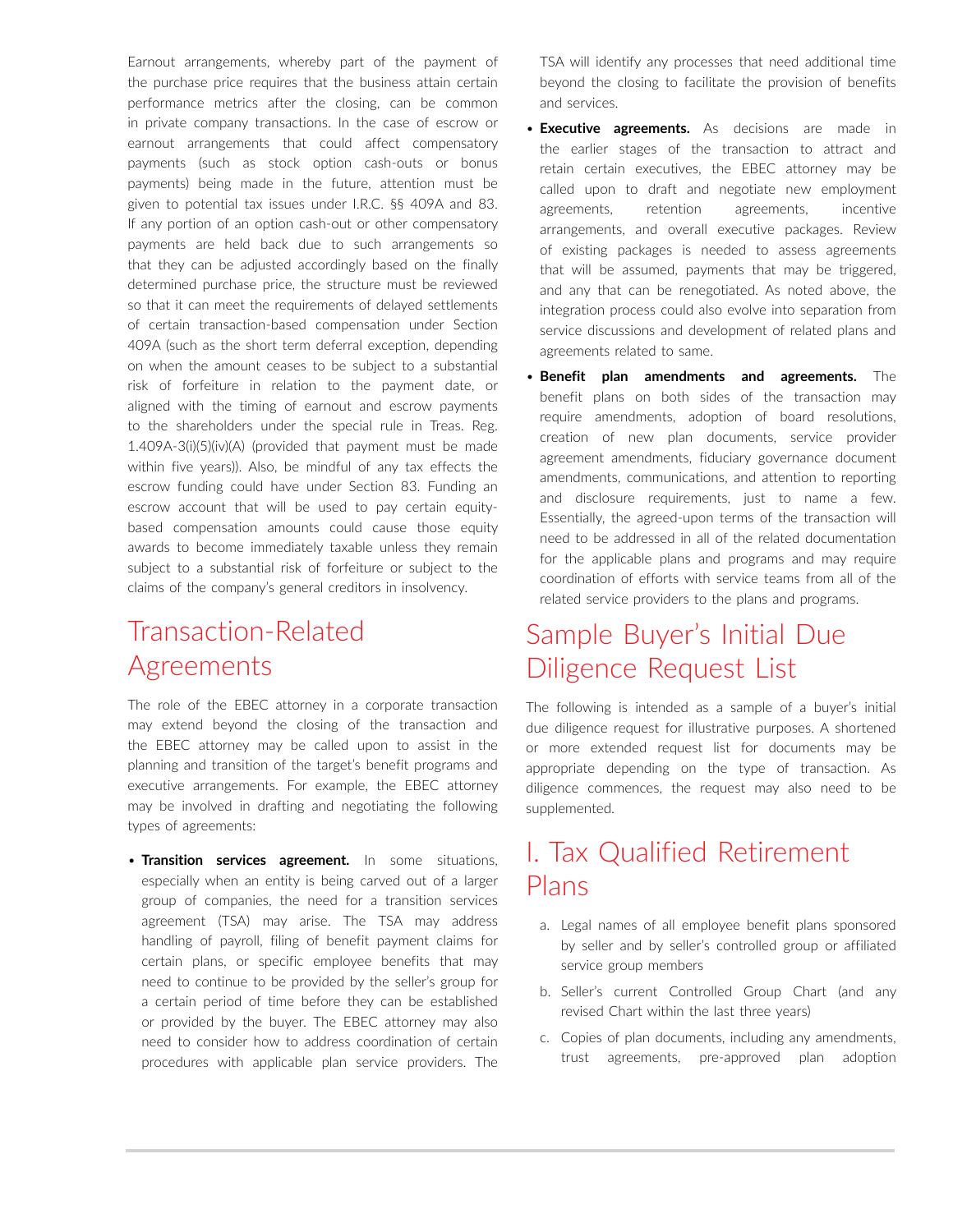agreements, service agreements, investment manager agreements, and collective bargaining agreements as they pertain to the seller's plans currently in effect or at any time during at least the last six years

- d. Copies of summary plan descriptions and all summaries of material modifications thereto and copies of all plan-related administrative forms and procedures (including QDRO, loans, and hardships) for at least the last three years
- e. Most recent IRS Determination Letters or Opinions regarding the tax qualified status of the plans
- f. Form Series 5500 filings for at least the last three years (with all schedules and financial statements attached thereto)
- g. Board resolutions/minutes regarding adoption of the plans or plan-related issues for at least the last three years
- h. Plan fiduciary governance documents (e.g., charter, investment policy statement, and meeting minutes) for at least the last six years
- i. Nondiscrimination test result reports for at least the last three years, including ADP/ACP and Section 415 tests and 416 tests, and 410(b) coverage and compensation tests
- j. Copies of any insurance company or group annuity contracts currently in effect
- k. If retirement plan allows participants to invest in employer stock, all registration statements (Forms S-8), annual reports (Forms 11-K), and prospectuses for at least the last three years
- l. Copy of fiduciary liability insurance policy and ERISA bond currently in effect
- m. Copies of each plans' audited financials for at least the last three years
- n. For defined benefit pension plans, all information regarding funding status of the plan, actuarial reports, and PBGC filings for at least the last three years
- o. Copies of participant communications regarding plans, notifications for at least the last three years
- p. Copies of any notices or investigations or communications with or by a government agency including Internal Revenue Service, Department of Labor, PBGC, and Securities Exchange Commission within the last five years
- q. Copies of any pending qualified retirement plan correction submission with the IRS or fiduciary

correction submission with the DOL under applicable government programs

- r. Information regarding any litigation, or cybersecurity breach and notification processes, regarding any employee benefit plan either currently pending or resolved within the last three years
- s. List of all parties in interest with respect to the plans and any other service providers, consultants, brokers, and other professional service providers
- t. Provide claims information for the last three years including any significant claims disputes for benefits and claims that are currently outstanding under claims appeal procedures and any settlements or judgments within the last seven years
- u. Provide any assessments or notices for penalty or excise taxes currently pending
- v. A list of any prohibited transactions at least within the last five years
- w. If seller participates in a multiemployer pension plan, a statement from the plan administrator of the estimated withdrawal liability that would be incurred in the event of a withdrawal

# II. Nonqualified Deferred Compensation Plans; Bonus, Incentive, or Equity Arrangements; and Executive **Arrangements**

- a. Legal names of all nonqualified deferred compensation plans, bonus, change in control, retention, incentive, or equity arrangements sponsored by seller and seller's controlled group or affiliated service group members
- b. Copies of all plan documents, including any amendments, rabbi trust agreements, service agreements, and investment agreements currently in effect or at any time during the last six years
- c. Copies of plan communications to eligible employees regarding these arrangements, including offer letters and employment agreements currently in effect or at any time during the last six years
- d. Board resolutions/minutes regarding adoption of plans or plan-related issues, including documentation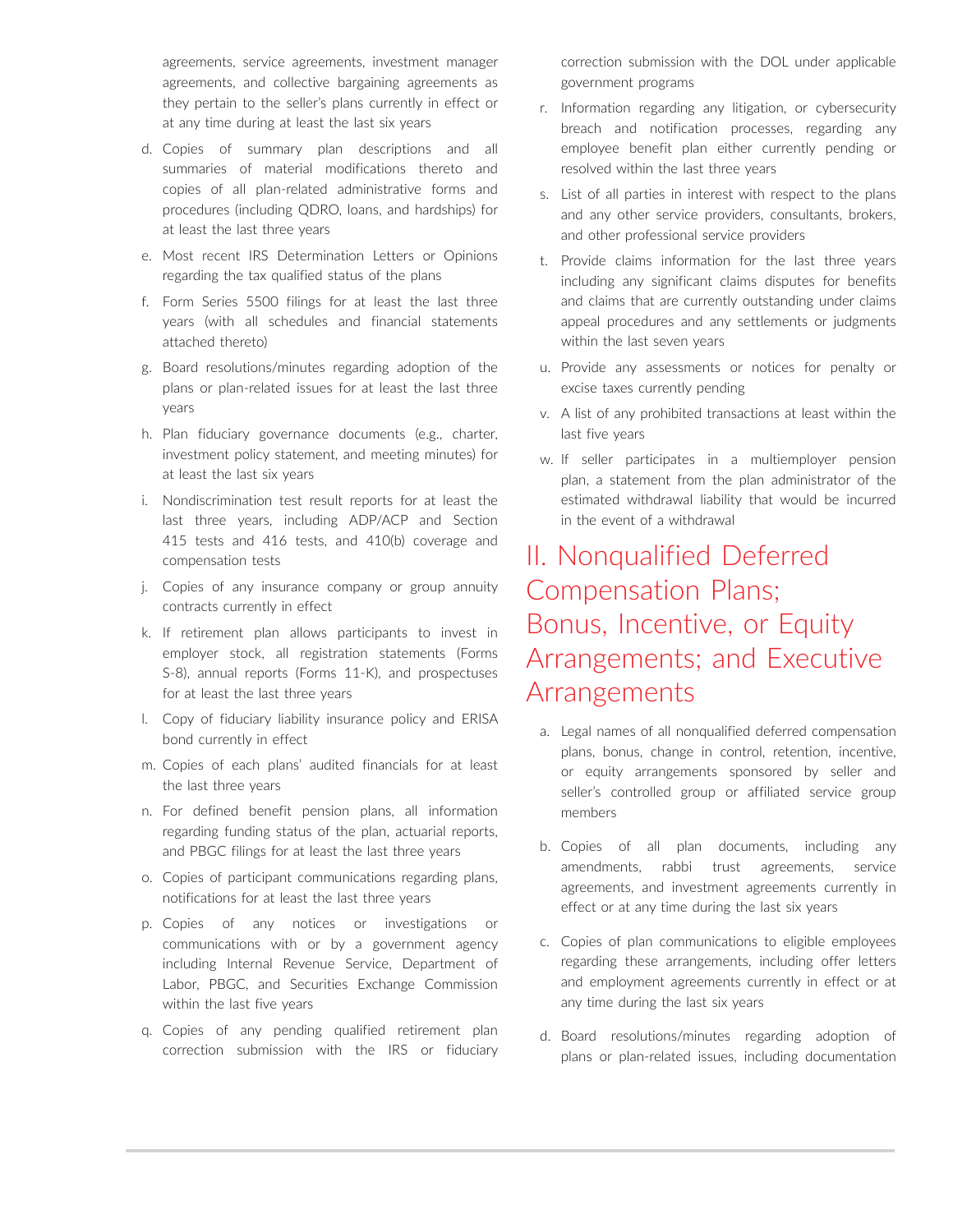regarding approvals of awards currently in effect or at any time during the last six years

- e. Evidence of compliance with Section 409A of the Code, including elections, deferral information, and operational practice in compliance with documents
- f. Copies of any top hat filing with Department of Labor
- g. Copies of any notices or investigations by a government agency, including the Internal Revenue Service, Department of Labor, or Securities Exchange Commission within the last five years
- h. Information regarding any pending litigation regarding any plan
- i. Copies of any filings with the SEC for the last three years
- j. Copies of accounting and financial statements and tax reporting for plans for at least the last three years
- k. Copies of change in control agreements currently in effect or at any time during the last six years
- l. Copies of any 280G calculations that have been performed with respect to potential parachute payments
- m. Copies of retention agreements currently in effect or at any time during the last six years
- n. List of individuals who will have payments triggered under plans as a result of the transaction and supporting documentation

### III. Health and Welfare Plans

- a. a. Legal names of all health and welfare plans including medical, dental, vision, prescription drug, life, disability, accidental death and dismemberment, cafeteria plans, and reimbursement accounts or arrangements
- b. Indicate whether plans are self-insured or fully insured
- c. Indicate whether any group health plan is grandfathered under health reform legislation
- d. Indicate whether any health or welfare plan provides post-employment benefits (other than under COBRA or required under other applicable laws)
- e. Copies of all plan documents, including any amendments, trust agreements (if applicable), summary plan descriptions and modifications, summary of benefits and coverage, insurance contracts, including stop-loss policies, and riders currently in effect or at any time during the last six years
- f. Copies of Form Series 5500 filings for at least the last three years and all attachments
- g. Evidence of health reform compliance including required notices and operation with the law and ACA Information Reporting for at least the last three years
- h. Any ACA Information Reporting IRS Letter 226- J notification regarding liability for employer shared responsibility payments
- i. Copies of any nondiscrimination testing reports for at least the last three years
- j. Evidence of COBRA compliance, COBRA election forms, notices, and procedures
- k. List of employees and their spouse/dependents currently receiving COBRA and remaining maximum duration of their coverage; list of individuals who will be eligible for COBRA as a result of the transaction (in a de-identified or redacted format as determined by the parties)
- l. Evidence of HIPAA compliance, including copies of HIPAA notices and privacy and security procedures and business associate agreements; information regarding HIPAA breach and notification processes within at least the last three years
- m. Communications regarding any retiree welfare benefits, plan documents, offer letters, or other communications pertaining to lifetime benefits
- n. Retiree medical plan documentation, if applicable, and related FAS reports for at least the last three years
- o. Claims information for the last three years, including any significant claims disputes for benefits and claims that are currently outstanding under claims appeal procedures, and any settlements or judgments within the last seven years